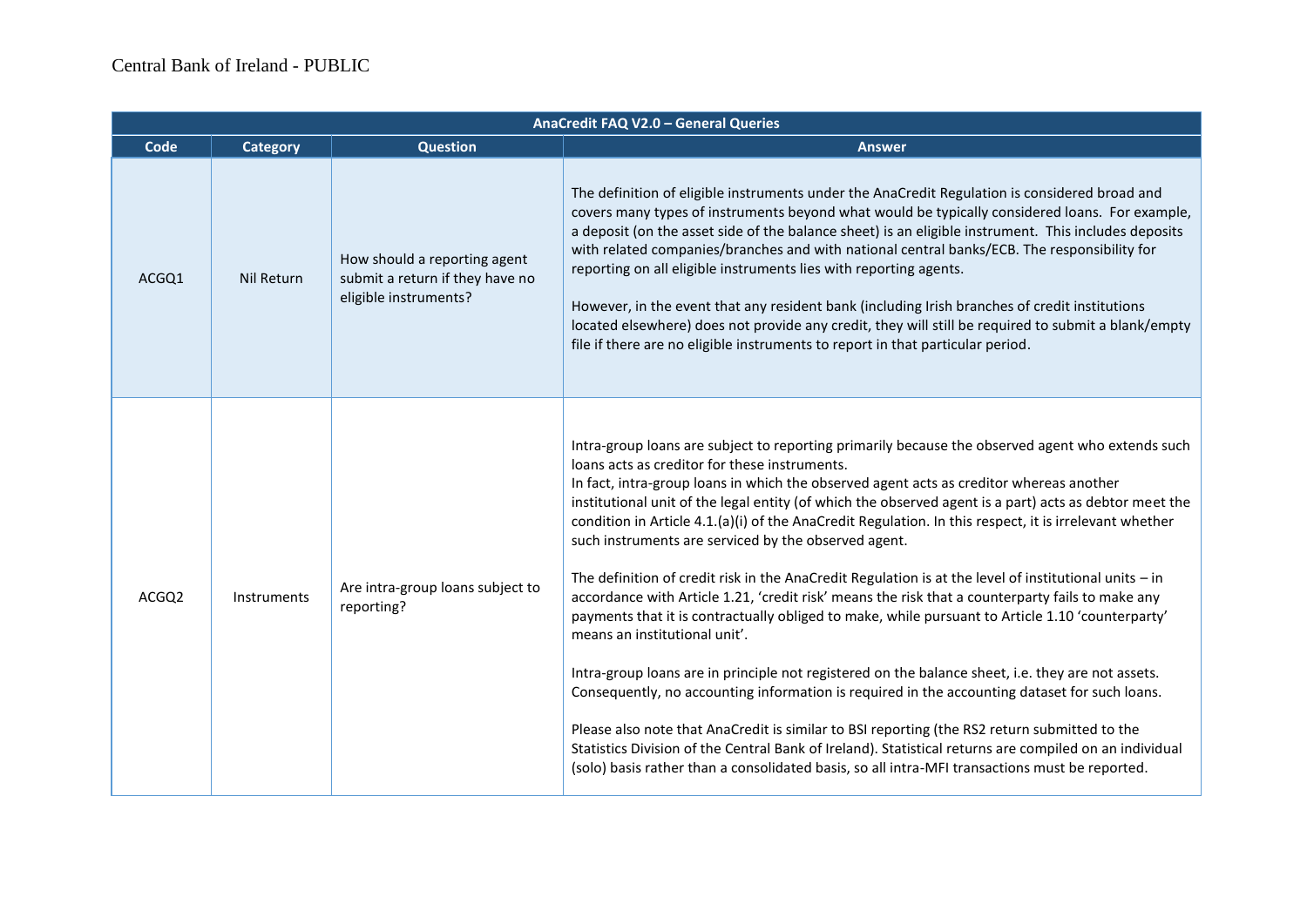| ACGQ3 | <b>Instruments</b> | Is an overnight balance that is<br>held with another bank deemed a<br>loan under AnaCredit?                           | An overnight balance that is held with another bank is deemed a loan under AnaCredit.                                                                                                                                                                                                                                                                                                                         |
|-------|--------------------|-----------------------------------------------------------------------------------------------------------------------|---------------------------------------------------------------------------------------------------------------------------------------------------------------------------------------------------------------------------------------------------------------------------------------------------------------------------------------------------------------------------------------------------------------|
| ACGQ4 | <b>Instruments</b> | Are unapproved debit balances<br>on client current accounts<br>deemed to be loans under<br>AnaCredit reporting terms? | Yes. Instruments with off-balance-sheet characteristics that may be withdrawn (and thus creating<br>on-balance-sheet positions) are in the scope of the reporting requirements. Examples of such<br>instruments are overdrafts, revolving credit and credit lines.<br>Strict off-balance-sheet instruments, in contrast, are not part of the reporting requirement -<br>examples of these include guarantees. |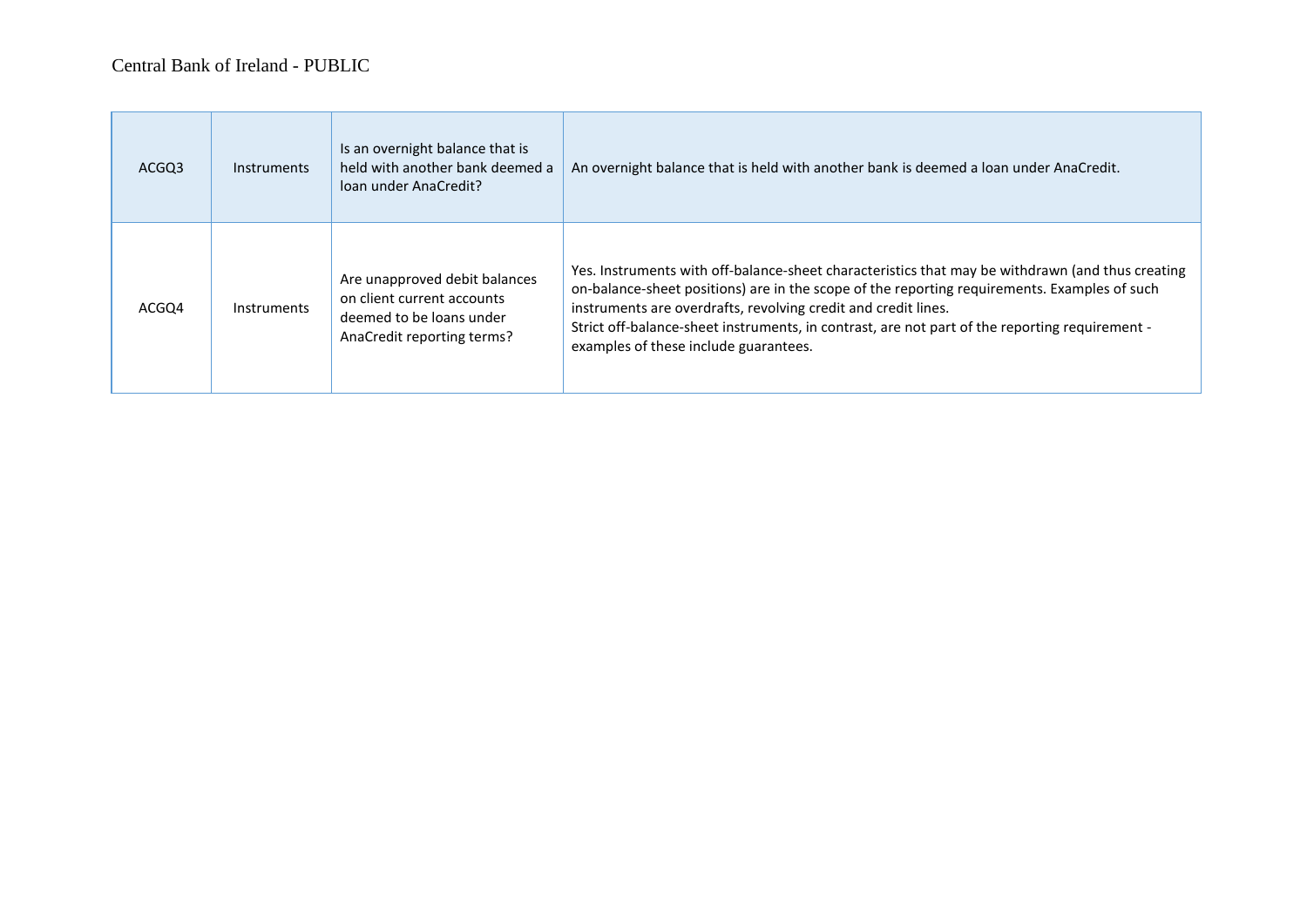| ACGQ5 | <b>Instruments</b> | What is the definition of credit<br>for the purposes of AnaCredit<br>reporting, and what type of<br>instruments are covered? | Article 4.1 of the AnaCredit Regulation states the following: Reporting agents shall report credit<br>data of the observed agent in accordance with Article 6 for the instruments satisfying the<br>conditions defined in Article 5:<br>(a) where at any reporting reference date within the reference period the instrument:<br>gives rise to credit risk for the observed agent, or<br>(i)<br>(ii)<br>is an asset of the observed agent, or<br>(iii)<br>is recognised under the relevant accounting standard used by the observed agent's legal<br>entity and gave rise to credit risk for the observed agent in the past, or<br>is serviced by the observed agent resident in a reporting Member State; and<br>(iv)<br>i. was granted to other institutional units of the same legal entity that the observed<br>agent is part of, or<br>ii. is held by a legal entity which is not a credit institution resident in a reporting<br>member state different to the observed agent; and<br>(b) where at least one debtor is a legal entity or is part of a legal entity as defined in Article 1(5).<br>Instruments to be collected comprise outstanding financing under any of the following types of<br>credit:<br>Deposits (to the extent that they may be assets, not liabilities);<br>$\bullet$<br>Overdrafts;<br>$\bullet$<br>Credit card debt;<br>$\bullet$<br>Revolving credit other than overdrafts and credit card debt;<br>$\bullet$<br>Credit lines other than revolving credit;<br>$\bullet$<br>Reverse repurchase agreements;<br>$\bullet$<br>Trade receivables;<br>$\bullet$<br>Financial leases; and<br>$\bullet$<br>Other loans<br>$\bullet$ |
|-------|--------------------|------------------------------------------------------------------------------------------------------------------------------|---------------------------------------------------------------------------------------------------------------------------------------------------------------------------------------------------------------------------------------------------------------------------------------------------------------------------------------------------------------------------------------------------------------------------------------------------------------------------------------------------------------------------------------------------------------------------------------------------------------------------------------------------------------------------------------------------------------------------------------------------------------------------------------------------------------------------------------------------------------------------------------------------------------------------------------------------------------------------------------------------------------------------------------------------------------------------------------------------------------------------------------------------------------------------------------------------------------------------------------------------------------------------------------------------------------------------------------------------------------------------------------------------------------------------------------------------------------------------------------------------------------------------------------------------------------------------------------------------------------------------------------------------------------|
|-------|--------------------|------------------------------------------------------------------------------------------------------------------------------|---------------------------------------------------------------------------------------------------------------------------------------------------------------------------------------------------------------------------------------------------------------------------------------------------------------------------------------------------------------------------------------------------------------------------------------------------------------------------------------------------------------------------------------------------------------------------------------------------------------------------------------------------------------------------------------------------------------------------------------------------------------------------------------------------------------------------------------------------------------------------------------------------------------------------------------------------------------------------------------------------------------------------------------------------------------------------------------------------------------------------------------------------------------------------------------------------------------------------------------------------------------------------------------------------------------------------------------------------------------------------------------------------------------------------------------------------------------------------------------------------------------------------------------------------------------------------------------------------------------------------------------------------------------|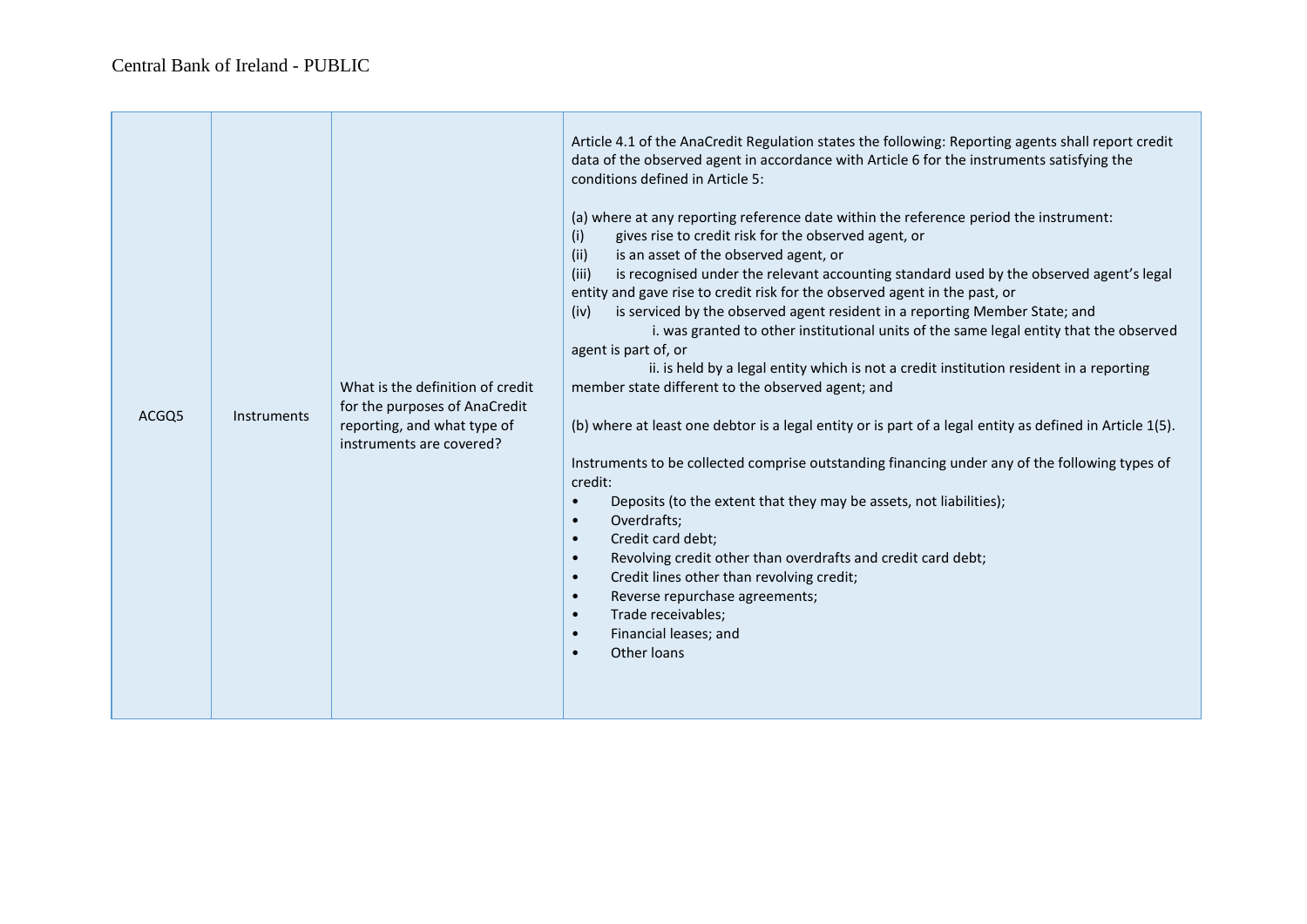| ACGQ6 | Derogations | Are we classified as a resident<br>bank if we are a branch of a non-<br>resident bank?                       | All Irish resident credit institutions are subject to the reporting requirements laid out in the<br>AnaCredit Regulation. This includes:<br>Institutions incorporated and located in the Republic of Ireland, including subsidiaries of<br>$\bullet$<br>parent companies located outside the Republic of Ireland;<br>Branches of institutions that have their head office outside the Republic of Ireland.<br>$\bullet$                                                                                                                                                                                                                                                                                                                                                                                                                                                                                                                                                                                                                                                                                                                                                                                                                                                                                                                                                                                                                                                                                                                                                                                                                                            |
|-------|-------------|--------------------------------------------------------------------------------------------------------------|--------------------------------------------------------------------------------------------------------------------------------------------------------------------------------------------------------------------------------------------------------------------------------------------------------------------------------------------------------------------------------------------------------------------------------------------------------------------------------------------------------------------------------------------------------------------------------------------------------------------------------------------------------------------------------------------------------------------------------------------------------------------------------------------------------------------------------------------------------------------------------------------------------------------------------------------------------------------------------------------------------------------------------------------------------------------------------------------------------------------------------------------------------------------------------------------------------------------------------------------------------------------------------------------------------------------------------------------------------------------------------------------------------------------------------------------------------------------------------------------------------------------------------------------------------------------------------------------------------------------------------------------------------------------|
| ACGQ7 | Derogations | What are the criteria for a small<br>reporting agent to receive a<br>derogation from AnaCredit<br>reporting? | Article 16 of the Regulation allows derogations to be applied to small reporting agents. A full<br>derogation may be granted by the Central Bank of Ireland to small reporting agents, provided that<br>the combined contribution of these reporting agents to the total outstanding amount of loans<br>reported under the BSI Regulation (as reported in the Central Bank of Ireland RS2 return) by all<br>reporting agents resident in Ireland does not exceed 2%.<br>Furthermore, the Central Bank of Ireland is entitled to allow small reporting agents to report<br>credit data relating to reporting reference dates prior to 1st January 2021 on a quarterly instead<br>of a monthly basis, provided that the combined contribution of these reporting agents to the total<br>outstanding amount of loans reported under the BSI Regulation does not exceed 4%.<br>The Central Bank has taken the following decisions in relation to the above:<br>(1) A full derogation has been granted to a large number of small credit unions. The total<br>combined contribution of credit unions to the total outstanding amount of loans reported under<br>the BSI Regulation is in excess of 2%. Therefore, a number of credit unions will still be obliged to<br>report. No resident banks will be granted a full derogation.<br>(2) A partial derogation (i.e. quarterly reporting until January 2021) has been granted to the<br>credit unions that are outside the scope of the full derogation in (1). No resident banks will be<br>granted a partial derogation.<br>All credit unions have been notified of their reporting requirements as outlined above. |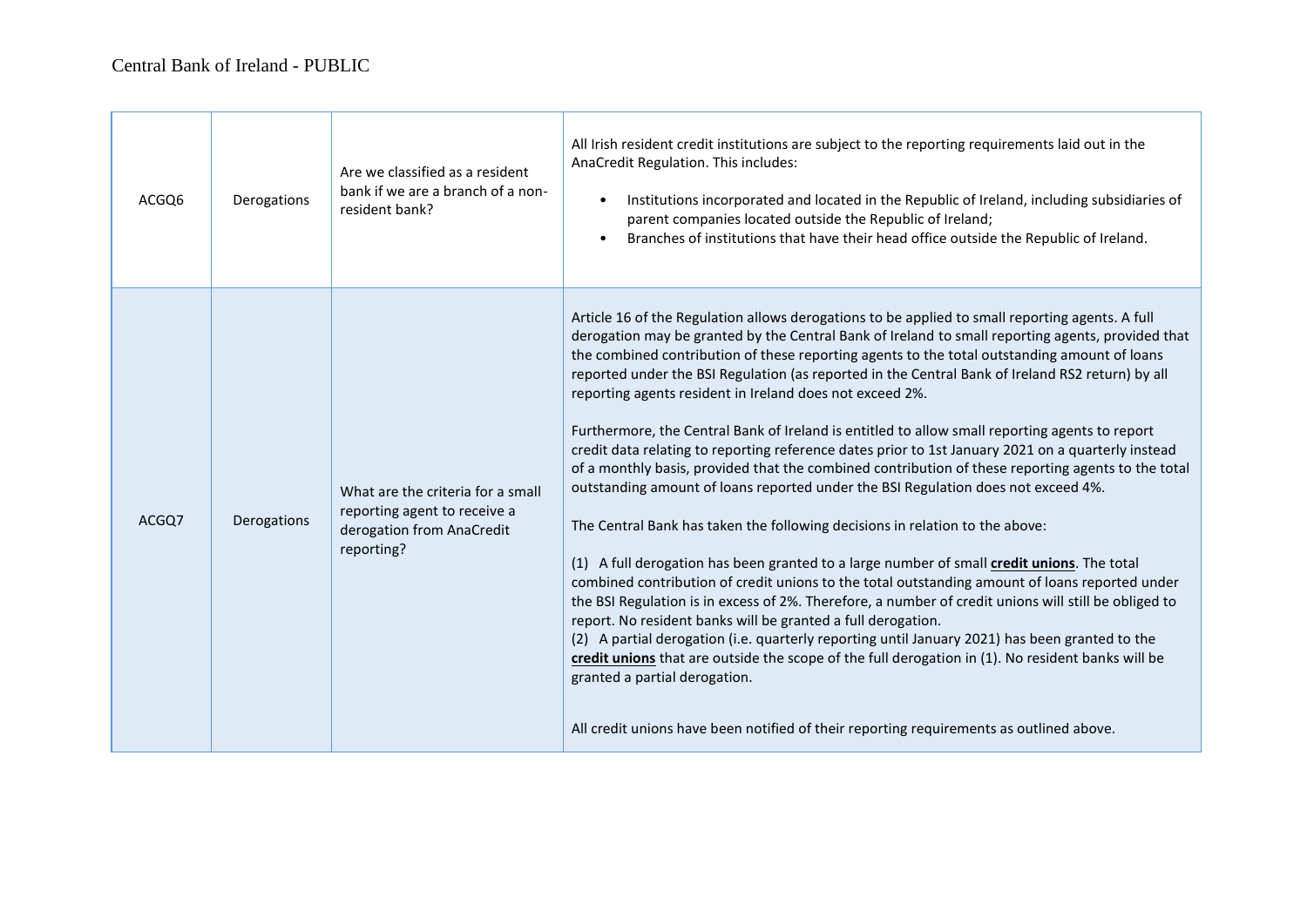| ACGO8 | <b>CCR</b>  | How does the Central Credit<br>Register differ from AnaCredit?             | The Central Credit Register (CCR) is a separate project, driven by a specific piece of legislation, the<br>Credit Reporting Act 2013. The scope and purpose of the CCR and AnaCredit projects are quite<br>different, and Irish resident banks will be required to provide data satisfying both. There is, of<br>course, some overlap in terms of the data requirements. During the design phase of the CCR<br>project, the attributes and domain values were developed to align with AnaCredit where possible.<br>The aim of this is to ensure that similar pieces of information are not requested twice using<br>different descriptions and definitions. This work will continue as the CCR project progresses and in<br>particular as the focus shifts from private individuals to business entities.<br>Based on the preliminary analysis undertaken by the Central Bank's AnaCredit team,<br>approximately one third of AnaCredit attributes might reuse CCR information in one of the<br>following ways:<br>Direct: The CCR attribute is directly aligned with the AnaCredit attribute, i.e. the CCR<br>1.<br>value meets the AnaCredit requirement;<br>2. Transformation: CCR attribute information can be used to meet an AnaCredit attribute<br>requirement, however additional work or information may be required; or<br>Mapping: CCR attribute domain values can be mapped to an AnaCredit attribute domain<br>$\mathbf{3}$ .<br>values.<br>Note that the above reuse would not completely satisfy the AnaCredit requirements due to a<br>difference in scope (e.g. inclusion of inter-bank activity in AnaCredit). |
|-------|-------------|----------------------------------------------------------------------------|----------------------------------------------------------------------------------------------------------------------------------------------------------------------------------------------------------------------------------------------------------------------------------------------------------------------------------------------------------------------------------------------------------------------------------------------------------------------------------------------------------------------------------------------------------------------------------------------------------------------------------------------------------------------------------------------------------------------------------------------------------------------------------------------------------------------------------------------------------------------------------------------------------------------------------------------------------------------------------------------------------------------------------------------------------------------------------------------------------------------------------------------------------------------------------------------------------------------------------------------------------------------------------------------------------------------------------------------------------------------------------------------------------------------------------------------------------------------------------------------------------------------------------------------------------------------------------------------------------------------------------|
| ACGQ9 | Instruments | Can the Central Bank confirm<br>whether securitised bonds are in<br>scope? | The reporting of holdings of securities is out of scope of AnaCredit.<br>In the case of a traditional securitisation of a loan, the originating credit institution usually<br>continues to act as the servicer to the loan, even after the sale of the loan to a Special Purpose<br>Vehicle (SPV). Therefore, the originating credit institution is still likely to be a Reporting Agent<br>and/or Observed Agent and will take the role of servicer and originator, but no longer the<br>creditor. The securities issued by the SPV are not in the scope of AnaCredit.                                                                                                                                                                                                                                                                                                                                                                                                                                                                                                                                                                                                                                                                                                                                                                                                                                                                                                                                                                                                                                                          |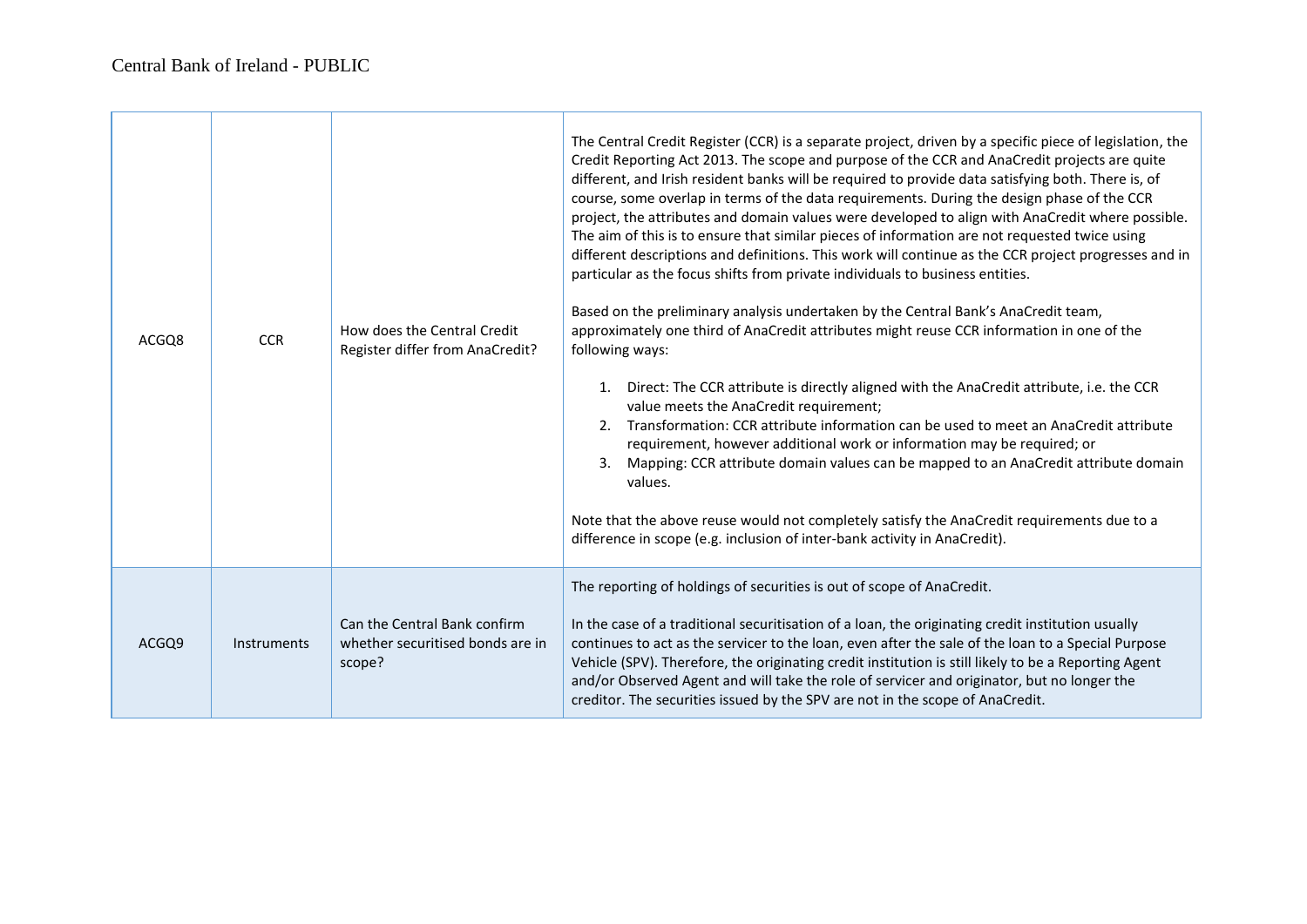| ACGQ10 | Instruments                 | Are non-consumer mortgages are<br>out of scope?                                                                                           | Loans granted for the purpose of real estate purchase are in scope, provided that the loan is<br>granted to a legal entity.                                                                                                                                                                                                                                                                                                                                                                                                                                 |
|--------|-----------------------------|-------------------------------------------------------------------------------------------------------------------------------------------|-------------------------------------------------------------------------------------------------------------------------------------------------------------------------------------------------------------------------------------------------------------------------------------------------------------------------------------------------------------------------------------------------------------------------------------------------------------------------------------------------------------------------------------------------------------|
| ACGO11 | Instruments                 | Are Northern Irish activities in<br>scope where a product governed<br>by Irish law is offered to a UK<br>legal entity, e.g. a Euro loan)? | Any AnaCredit-eligible instrument for which the Observed Agent acts as creditor and/or servicer is<br>in scope, regardless of where the debtor is located.<br>Therefore, if the product in question has been granted by the Irish-resident part of a credit<br>institution or by one of its euro area resident branches, then the product is reportable for<br>AnaCredit, regardless of the location of the debtor. Please also note that non-euro denominated<br>instruments should be reported in euro at the exchange rate published on the ECB website. |
| ACGO12 | Instruments                 | Are commercial card products in<br>scope?                                                                                                 | Credit card debt is in scope for AnaCredit. Please refer to the domain values for the attribute<br>"Type of Instrument" in the Instrument data set.                                                                                                                                                                                                                                                                                                                                                                                                         |
| ACGO13 | Instruments                 | Could the Central Bank provide<br>clarity around reporting amounts<br>split for instruments with a<br>plurality of creditors?             | A section dedicated to syndicated loans and other multi-creditor instruments is included in Part III<br>of the ECB AnaCredit Manual. Case 14 in the 'Complete Central Bank of Ireland reports - Case<br>descriptions' provides an example of a syndicated loan granted by a consortium of two banks.                                                                                                                                                                                                                                                        |
| ACGO14 | Project<br><b>Timelines</b> | Can the Central Bank confirm the<br>timelines and plan for testing and<br>live reporting?                                                 | The schedule for test reporting and live reporting is available on the AnaCredit page of the Central<br>Bank website:<br>https://www.centralbank.ie/statistics/statistical-reporting-requirements/anacredit-in-ireland                                                                                                                                                                                                                                                                                                                                      |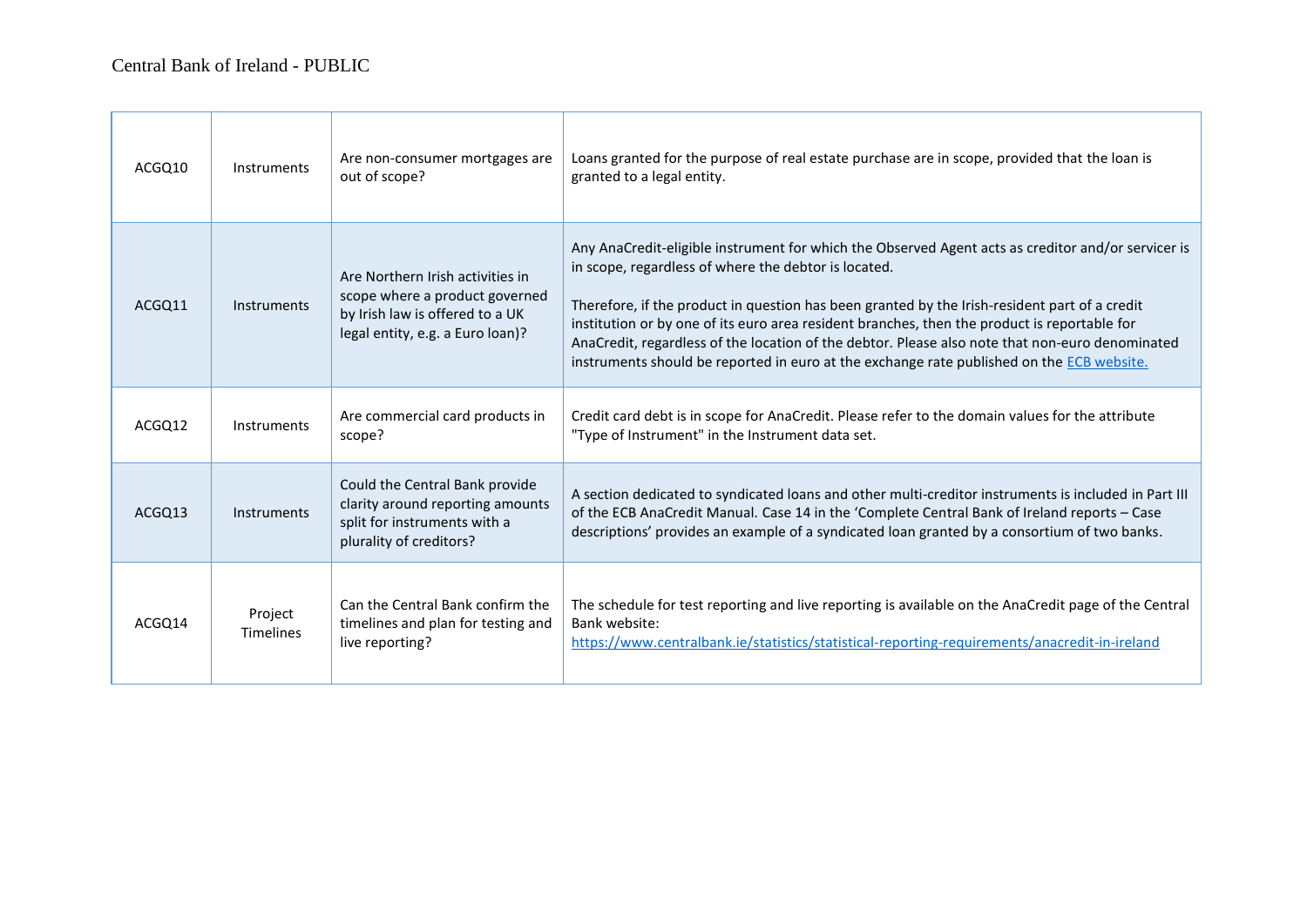$\sim$ 

| ACGQ15 | Project<br><b>Timelines</b>                             | Where can I find the AnaCredit<br><b>Guidance Notes and Technical</b><br>specifications and timelines for<br>any outstanding releases?    | The AnaCredit page on the Central Bank of Ireland website contains key information and<br>documentation on the AnaCredit Project such as the ECB Reporting Manual, Central Bank of<br>Ireland Guidance Notes & Case Studies, reporting templates & rules, XML schemas etc. Details<br>regarding key project dates are also available on this page.                                                                                                                                                                                                                                                                                                                                                              |
|--------|---------------------------------------------------------|-------------------------------------------------------------------------------------------------------------------------------------------|-----------------------------------------------------------------------------------------------------------------------------------------------------------------------------------------------------------------------------------------------------------------------------------------------------------------------------------------------------------------------------------------------------------------------------------------------------------------------------------------------------------------------------------------------------------------------------------------------------------------------------------------------------------------------------------------------------------------|
| ACGQ16 | Relationship<br>with other<br>Reporting<br>Requirements | What crosschecks will be<br>conducted against already<br>existing statistics and reporting<br>and what is the purpose of these<br>checks? | The ECB have indicated that they intend to undertake cross checks between the statistical<br>reporting of banks and the AnaCredit data. The checks will essentially aggregate the AnaCredit<br>data and compare it with certain cells on the RS2/SQ2, and potentially with the IRM. Tolerances<br>will be applied. The crosschecks will be plausibility checks; as such, they will not be blocking rules,<br>but they may require an explanation as to the reasons for the differences. However, there are no<br>checks currently proposed with the CRS2 data.<br>We will continue to liaise with the ECB on this, but we do not currently have a timeline on when a<br>list of these checks will be available. |
| ACGO17 | Foreign<br><b>Branches</b>                              | Do foreign observed agents<br>outside the euro area have to<br>report to the Central Bank of<br>Ireland?                                  | The Central Bank of Ireland will not require any data to be reported in relation to foreign branches<br>located outside the euro area.                                                                                                                                                                                                                                                                                                                                                                                                                                                                                                                                                                          |
| ACGQ18 | Foreign<br><b>Branches</b>                              | Is it possible to receive a<br>derogation on reporting to the<br>Central Bank of Ireland due to<br>double reporting?                      | After exploring other means to reduce double reporting to the greatest extent possible, some<br>branches are no longer required to submit AnaCredit data directly to the Central Bank of Ireland.<br>Any impacted reporting agents have been notified individually of this change to their reporting<br>obligations. Reporting agents are encouraged to directly contact the other relevant national<br>central bank (NCB) to confirm any reporting requirements to that NCB.                                                                                                                                                                                                                                   |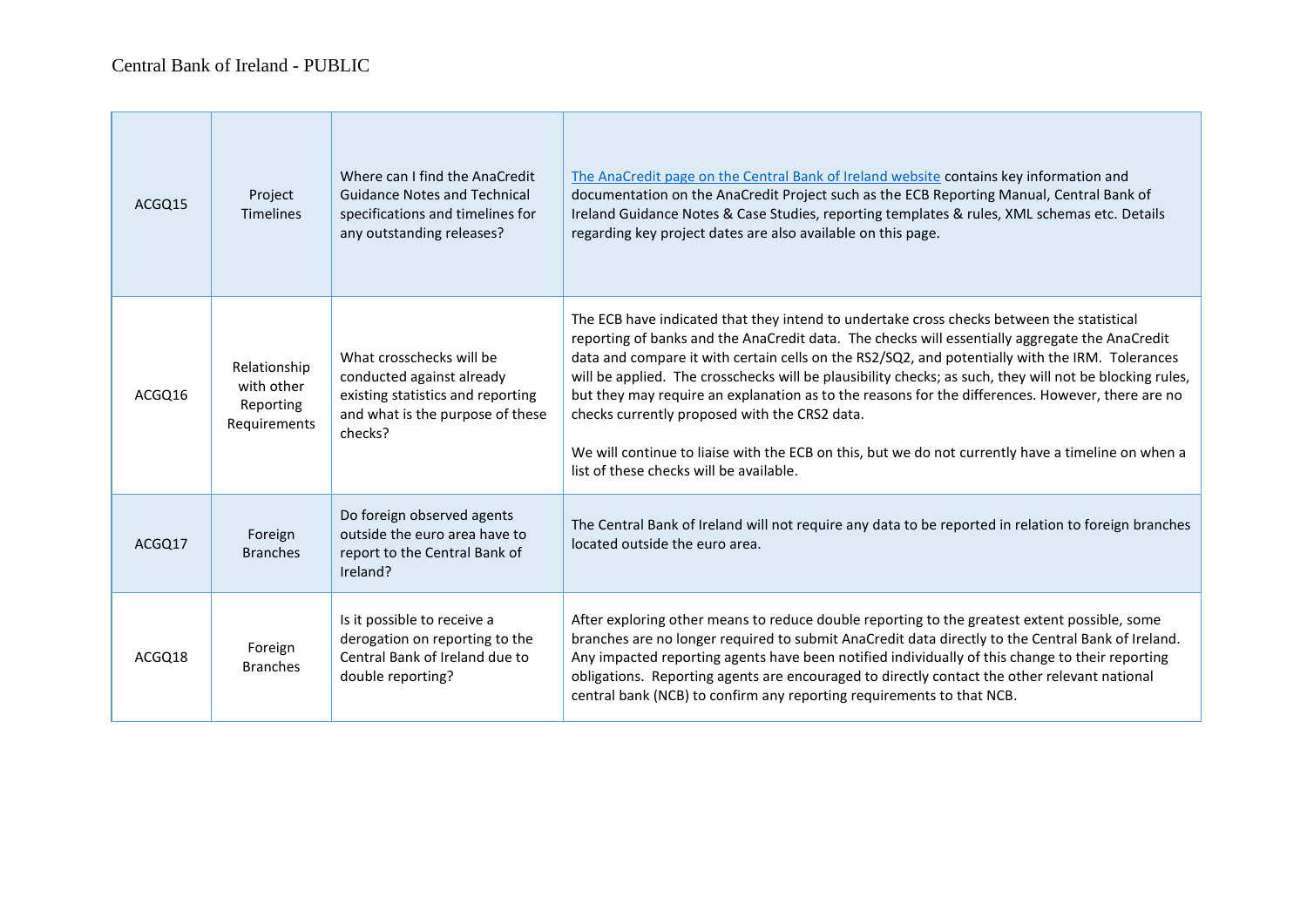$\overline{\phantom{a}}$ 

| ACGO19             | <b>Debtors</b>            | Could the Central Bank provide<br>detail on the instruments that are<br>in scope for AnaCredit reporting<br>and the eligibility check for<br>determining if a product is in<br>scope? In particular, are the<br>below products in scope:<br>• Derivatives - including CDSs,<br>options, equity trackers etc.;<br>• Temporary overdrafts on<br>payment accounts;<br>• Trade Finance;<br>• Electronic funds transfer (EFT). | Broadly speaking, if an instrument is eligible for reporting under the category of "Loans" on the<br>RS2 return (ECB BSI reporting framework), then it is also AnaCredit-eligible. However, we would<br>encourage reporting institutions to raise any questions or uncertainties with the Central Bank and<br>we will endeavour to resolve these.<br>In relation to the specific items mentioned:<br>Derivatives are not in scope.<br>Overdrafts are in scope.<br>$\bullet$<br>Trade finance is in scope, provided it matches the definition of trade receivables<br>$\bullet$<br>used in FINREP reporting, i.e. loans to other debtors granted on the basis of bills<br>or other documents that give the right to receive the proceeds of transactions<br>for the sale of goods or provision of services<br>Electronic funds transfer is a means of payment, rather than an instrument. It is<br>$\bullet$<br>the underlying instrument that is relevant, and if this is a credit facility then it<br>could of course be AnaCredit eligible. |
|--------------------|---------------------------|---------------------------------------------------------------------------------------------------------------------------------------------------------------------------------------------------------------------------------------------------------------------------------------------------------------------------------------------------------------------------------------------------------------------------|-----------------------------------------------------------------------------------------------------------------------------------------------------------------------------------------------------------------------------------------------------------------------------------------------------------------------------------------------------------------------------------------------------------------------------------------------------------------------------------------------------------------------------------------------------------------------------------------------------------------------------------------------------------------------------------------------------------------------------------------------------------------------------------------------------------------------------------------------------------------------------------------------------------------------------------------------------------------------------------------------------------------------------------------------|
| ACGO <sub>20</sub> | Reporting<br>Threshold    | Could the Central Bank confirm<br>the threshold amount for<br>instruments to be reported?                                                                                                                                                                                                                                                                                                                                 | The threshold amount imposed by the Central Bank of Ireland is zero, or effectively zero.<br>In practice, however, it may be necessary to apply a very low threshold and/or to rely on reporting<br>agent discretion, to ensure that data reported to the Central Bank are meaningful, and do not<br>include dormant accounts or other accounts with very low balances. If such a situation is required<br>by a reporting institution, they should notify the Central Bank of the intended approach. In<br>general, a deviation from a zero threshold will only be permitted if the change results in a non-<br>material change in the reporting volumes and the economic interpretation of the reporting agents<br>loan portfolios.                                                                                                                                                                                                                                                                                                          |
| ACGQ21             | Foreign<br>Counterparties | Are counterparties outside of the<br>euro area (e.g. UK and US) out of<br>scope?                                                                                                                                                                                                                                                                                                                                          | All legal entity counterparties are in scope, regardless of their residency. Note that the<br>requirements for counterparty reference data are reduced if the counterparty is resident outside<br>the euro area.                                                                                                                                                                                                                                                                                                                                                                                                                                                                                                                                                                                                                                                                                                                                                                                                                              |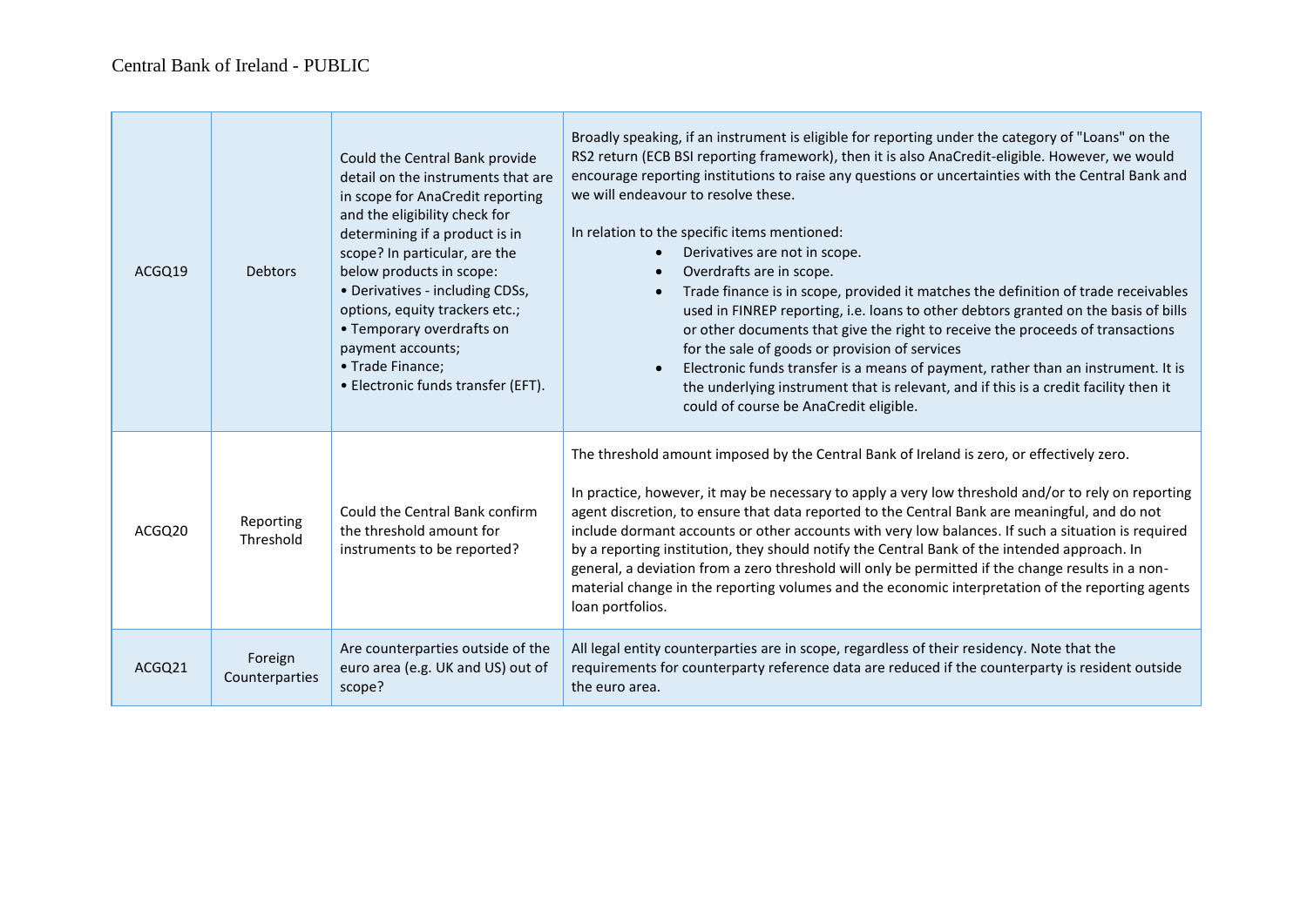$\sim$ 

| ACGQ22 | Counterparties              | Can the Central Bank provide<br>guidance on instances where an<br>individual, in addition to a legal<br>entity, is counterparty to an<br>instrument?                                                                           | Reporting agents must report instruments where at least one debtor is a legal entity or is part of a<br>legal entity. However, in the situation where natural persons are affiliated with an instrument<br>reported to AnaCredit, no record for the natural persons is reported. For information on the<br>general treatment of natural persons, please refer to Part II of the ECB Manual.                                                                                                                                                                                                                                                                                    |
|--------|-----------------------------|--------------------------------------------------------------------------------------------------------------------------------------------------------------------------------------------------------------------------------|--------------------------------------------------------------------------------------------------------------------------------------------------------------------------------------------------------------------------------------------------------------------------------------------------------------------------------------------------------------------------------------------------------------------------------------------------------------------------------------------------------------------------------------------------------------------------------------------------------------------------------------------------------------------------------|
| ACGQ23 | Data Protection             | Is the data accessible by any third<br>parties outside of the Central<br>Bank and ECB?                                                                                                                                         | The data will be available to approved ESCB users. There is some possibilities that data may be<br>available to external parties:<br>From time to time, academic users may be provided access for non-commercial research<br>$\bullet$<br>purposes. Such requests are under strict confidentiality arrangements. Any such request<br>will be for specified research projects only.<br>The AnaCredit Regulation also provides for the establishment of feedback loops for<br>$\bullet$<br>industry. The Central Bank of Ireland currently has no plans to establish feedback loops<br>using AnaCredit data as the Central Credit Register is providing this service in Ireland. |
| ACGQ24 | Project<br><b>Timelines</b> | Regarding the submission of<br>reference data for all legal<br>entities active as at end-<br>December 2017 by 31st January<br>2018, is there a testing period for<br>submission of this data prior to<br>the due date in 2018? | A test window for submission of counterparty reference data will be open from 29 September<br>2017 until after the first deadline for reporting counterparty data (i.e. 31 January 2018). The live<br>system will be available from 31 October 2017 and the deadline for first reporting is 31 January<br>2018.                                                                                                                                                                                                                                                                                                                                                                |
| ACGQ25 | Project<br>Timelines        | For data submitted during the<br>period October 2017 to 31<br>January 2018 - what is the<br>reporting date of the<br>information, e.g. if submitting<br>data in October 2017 should the<br>data be as at 30 September<br>2017? | During the phase from October 2017 to January 2018 there will not be any strict requirements on<br>which counterparty reference date is provided to us, so long as it is an end month date. However,<br>by the 31 January 2018 deadline, reporting agents are required to report reference data on all<br>counterparties as at 31 December 2017.                                                                                                                                                                                                                                                                                                                               |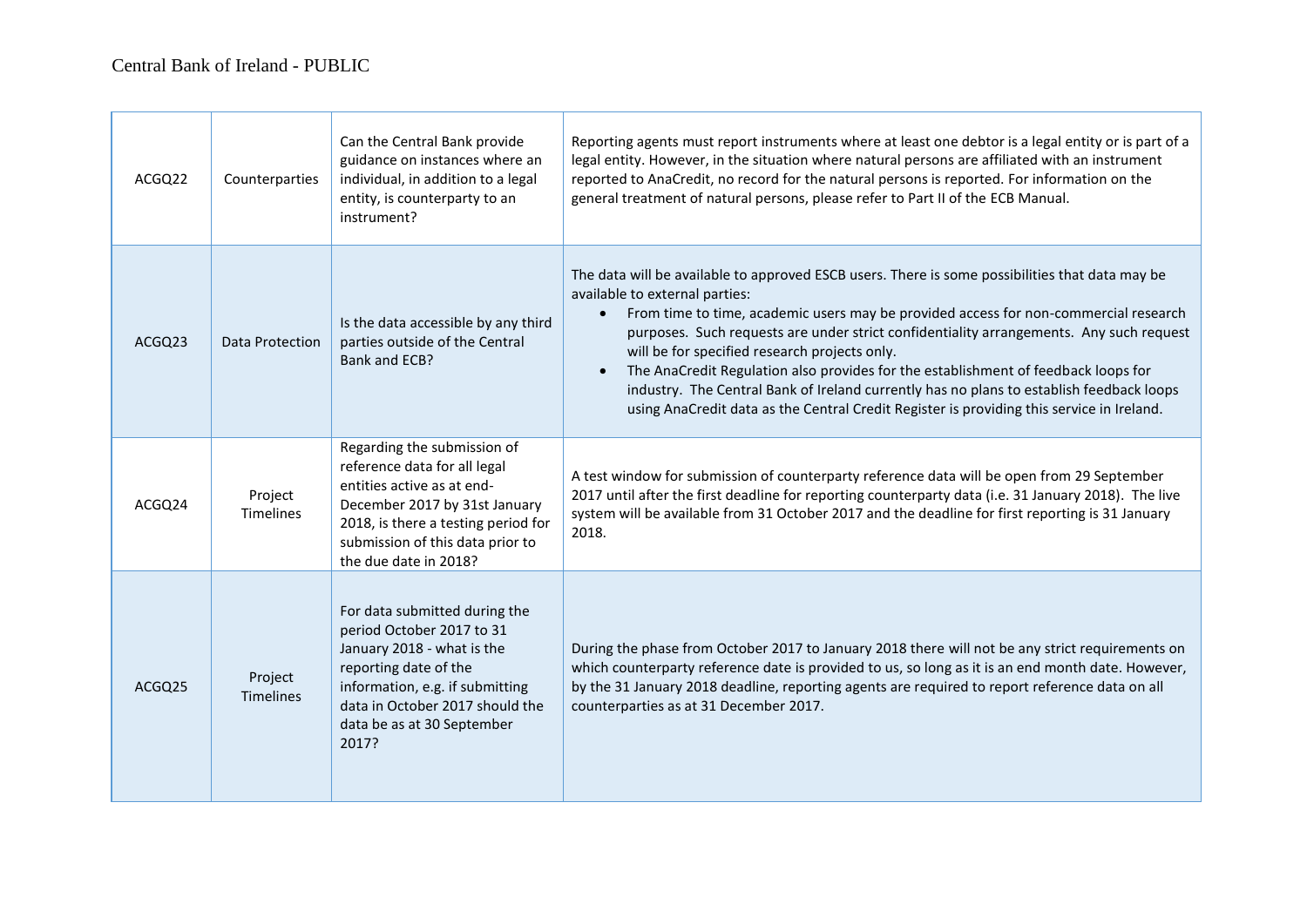| ACGQ26 | Counterparties       | It is our understanding that Irish<br>sole traders should not be<br>reported to AnaCredit unless they<br>are legal entities according to<br>national law. How should sole<br>proprietors across Europe be<br>treated for the purposes of<br>reporting? | In general, unincorporated bodies (such as sole traders/proprietors) are not regarded as legal<br>entities as a matter of Irish law and, as such, fall outside the scope of AnaCredit. In relation to sole<br>traders/proprietors in other countries, the ECB has published a list of all possible legal status in<br>each country on their website, some of which specifically include sole proprietor and partnerships.                                                                                                                                                                                                                                                                                                                                                                                                                                                                                                                                                                                                                                                                                                                                                                                                                                                                                                                                                                                                                                                                                                                                                                                                                                                                     |
|--------|----------------------|--------------------------------------------------------------------------------------------------------------------------------------------------------------------------------------------------------------------------------------------------------|-----------------------------------------------------------------------------------------------------------------------------------------------------------------------------------------------------------------------------------------------------------------------------------------------------------------------------------------------------------------------------------------------------------------------------------------------------------------------------------------------------------------------------------------------------------------------------------------------------------------------------------------------------------------------------------------------------------------------------------------------------------------------------------------------------------------------------------------------------------------------------------------------------------------------------------------------------------------------------------------------------------------------------------------------------------------------------------------------------------------------------------------------------------------------------------------------------------------------------------------------------------------------------------------------------------------------------------------------------------------------------------------------------------------------------------------------------------------------------------------------------------------------------------------------------------------------------------------------------------------------------------------------------------------------------------------------|
| ACGQ27 | National<br>Template | What reporting agents are<br>required to provide a National<br>template?                                                                                                                                                                               | All banks that are required to report National Template were informed on 24 February 2017. The<br>first reporting date on the national reporting templates will be end-March 2019. The AnaCredit<br>Team at the Central Bank will liaise directly with the affected reporting agents regarding<br>timetables and further details.                                                                                                                                                                                                                                                                                                                                                                                                                                                                                                                                                                                                                                                                                                                                                                                                                                                                                                                                                                                                                                                                                                                                                                                                                                                                                                                                                             |
| ACGQ28 | <b>Credit Unions</b> | Could you provide details on the<br>derogations that were granted to<br>credit unions and clarify under<br>what circumstances a credit<br>union may be subject to<br>reporting in future?                                                              | In order to ensure the proportionality of the reporting obligations established in this Regulation,<br>the Central Bank of Ireland may grant derogations to small reporting agents, provided that the<br>combined contribution of all reporting agents that are granted a derogation to the total<br>outstanding amount of loans does not exceed 2 per cent. The combined contribution of all Credit<br>Unions exceeds this 2 per cent threshold. As a result, not all credit unions can be granted<br>derogations. This has resulted in 38 credit unions having reporting requirements.<br>The regulation also allows national central banks to grant a temporary reduced frequency<br>reporting to small reporting agents, as long as this does not exceed 4 per cent of total outstanding<br>amount of loans. This will result in quarterly reporting instead of monthly, up to end-2020. We<br>have granted this reduced reporting to the 38 credit unions who have reporting obligations.<br>The Central Bank will review the reporting population each year to ensure the thresholds are<br>being maintained. This review may result in institutions entering (or leaving) the reporting<br>populations. We will give 18 months' notice to any institution entering the reporting population.<br>The reasons for entering the reporting population vary and can include an institution growing in<br>size (either organically or through mergers). It may also be the result of a decline of the total<br>amount of loans, which will result in a decline in the amount of loans that can be granted<br>derogations (i.e. the threshold declines if it is set at 2% of a lower number). |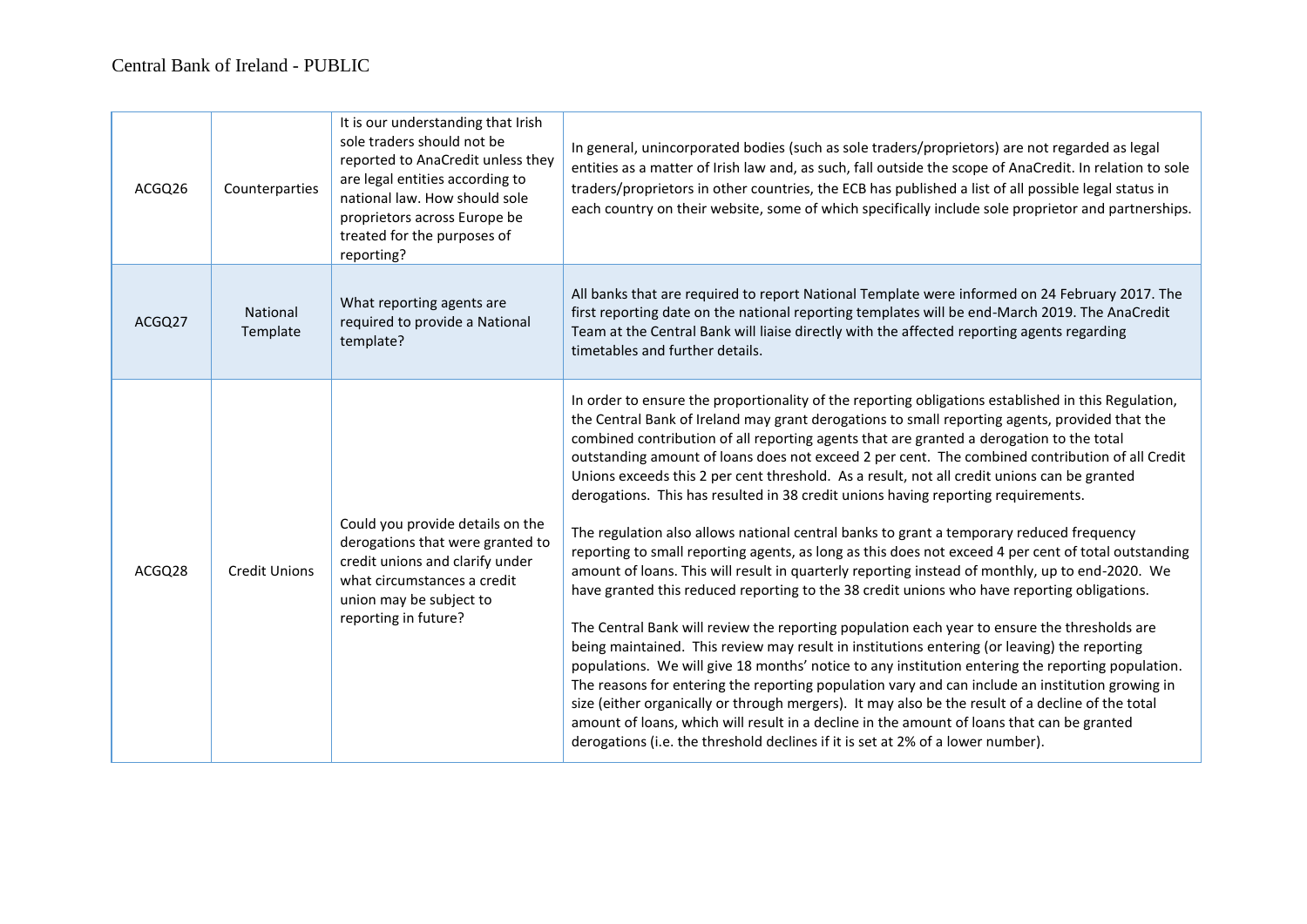| ACGQ29 | <b>Cross Checks</b> | Will there be any cross checks<br>between AnaCredit and other<br>reporting requirements? | The ECB have indicated that they intend to undertake cross checks between the statistical<br>reporting of banks and the AnaCredit data. The checks will essentially aggregate the AnaCredit<br>data and compare it with certain cells on the RS2/SQ2, and potentially with the IRM. The<br>crosschecks will be plausibility checks; as such, they will not be blocking rules, but they may<br>require an explanation as to the reasons for the differences. However, there are no checks<br>currently proposed with the CRS2 data.<br>We will continue to liaise with the ECB on this, but we do not currently have a timeline on when a<br>list of these checks will be available. |
|--------|---------------------|------------------------------------------------------------------------------------------|-------------------------------------------------------------------------------------------------------------------------------------------------------------------------------------------------------------------------------------------------------------------------------------------------------------------------------------------------------------------------------------------------------------------------------------------------------------------------------------------------------------------------------------------------------------------------------------------------------------------------------------------------------------------------------------|
| ACGQ30 | <b>Testing</b>      | Are the test windows conducted<br>on a mandatory basis?                                  | The test window is not mandatory and it is being implemented for reporting agents to use for<br>their own testing purposes. However, it is mandatory that each bank be in a position to report at<br>the go-live date. We recommend testing in advance to avoid unexpected difficulties that may arise<br>during the approach to the first reporting deadline.                                                                                                                                                                                                                                                                                                                      |
| ACGQ31 | Operating           | Are operating leases subject to                                                          | Operating leases are not subject to AnaCredit reporting as they do not fall within the definition of                                                                                                                                                                                                                                                                                                                                                                                                                                                                                                                                                                                |
|        | Leases              | AnaCredit reporting?                                                                     | loans, but are instead included in non-financial assets by the ECB.                                                                                                                                                                                                                                                                                                                                                                                                                                                                                                                                                                                                                 |
| ACGQ32 | Money Market        | Are Money Market Deposits                                                                | Yes, deposits (on the asset side of the balance sheet) are eligible instruments as per Article 1(23)                                                                                                                                                                                                                                                                                                                                                                                                                                                                                                                                                                                |
|        | Deposits            | subject to AnaCredit reporting?                                                          | of the Regulation.                                                                                                                                                                                                                                                                                                                                                                                                                                                                                                                                                                                                                                                                  |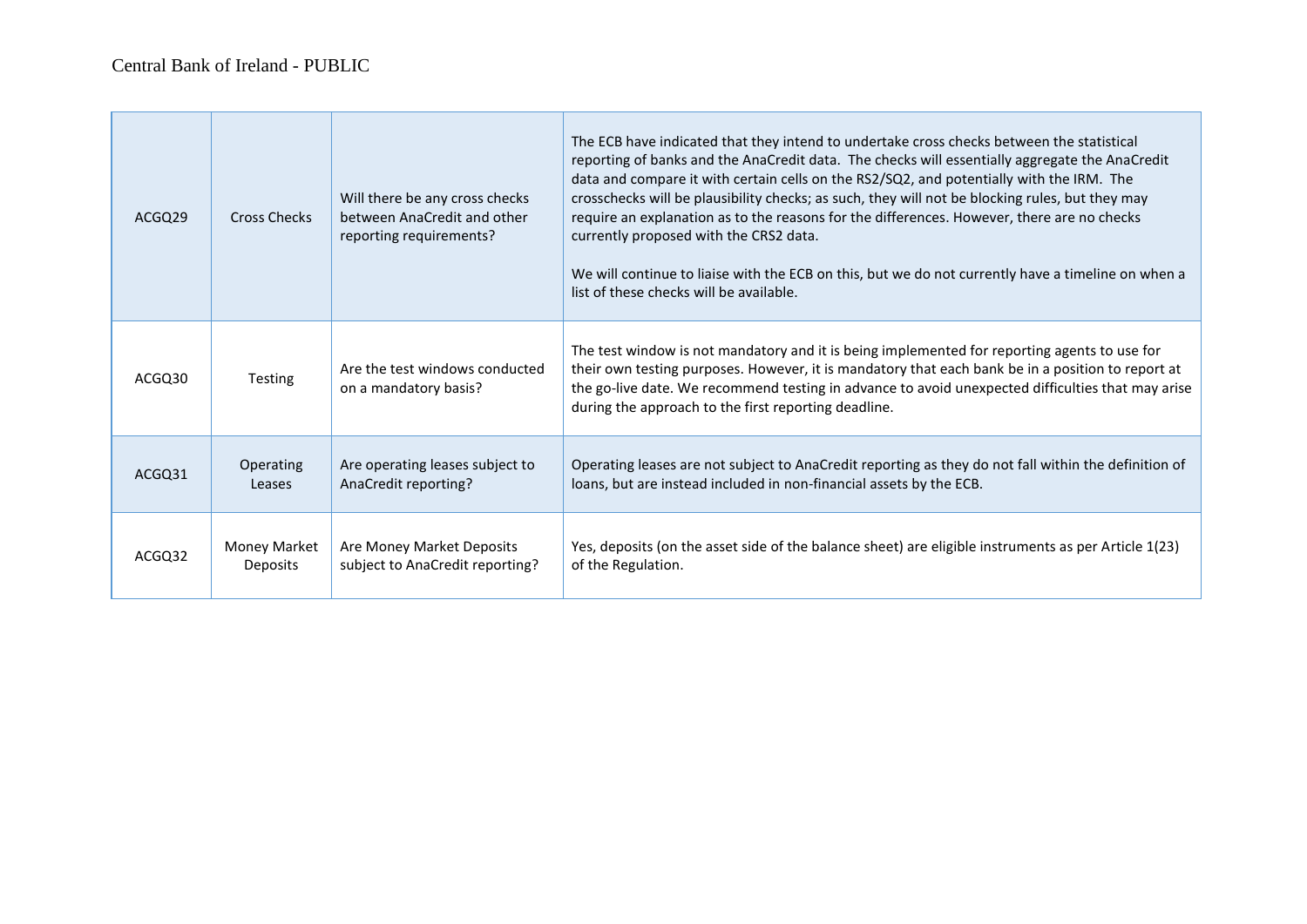| ACGQ33 | Deposits with<br><b>ECB</b> | Are deposits with the ECB subject<br>to AnaCredit reporting?                                                                                                                                          | Yes, deposits (or any other eligible instruments) with the ECB and National Central Banks are in<br>scope of AnaCredit.<br>Firstly, instruments exchanged between two parties where one party is, or will be, obliged to<br>make repayments arising under the instrument are generally considered to give rise to credit risk<br>irrespective of the degree of credit risk.<br>Secondly, eligible instruments are subject to AnaCredit reporting if they are assets recognised<br>under the relevant accounting standard used by the observed agent's legal entity, even though<br>such instruments may not be considered to give rise to credit risk to the observed agent. "                                                                                                                                                                                                                                                                                                                                             |
|--------|-----------------------------|-------------------------------------------------------------------------------------------------------------------------------------------------------------------------------------------------------|----------------------------------------------------------------------------------------------------------------------------------------------------------------------------------------------------------------------------------------------------------------------------------------------------------------------------------------------------------------------------------------------------------------------------------------------------------------------------------------------------------------------------------------------------------------------------------------------------------------------------------------------------------------------------------------------------------------------------------------------------------------------------------------------------------------------------------------------------------------------------------------------------------------------------------------------------------------------------------------------------------------------------|
| ACGQ34 | Refinancing                 | Should refinancing be reported as<br>a change to an existing contract<br>or as a new contract with a debt<br>financing purpose? Does this new<br>contract have to be linked to the<br>prior contract? | This really depends on how the bank structures the deal internally. A new instrument should only<br>be reported if a new instrument is created. If it is simply a restructuring of the existing instrument<br>then the reporting agent should continue to report for that instrument. Part II of the ECB manual<br>states that "In the case of instruments refinanced in part or in full where forbearance measures in<br>accordance with the ITS apply (e.g. when a debt restructuring takes place) and the original<br>instrument (or instruments) is effectively redeemed and replaced with a new one (identified by a<br>new contract and instrument identifier), it is clarified that only the new instrument (instruments)<br>is reported (while the original instrument in fact no longer exists and cannot therefore be subject<br>to AnaCredit reporting). However, it is necessary to flag the new instrument(s) as forborne (by<br>reporting the appropriate forborne value) directly from the inception date." |
| ACGQ35 | Overdrafts                  | Are unapproved overdrafts<br>subject to AnaCredit reporting?                                                                                                                                          | All eligible instruments are in scope irrespective if they are approved or unapproved. If a<br>reporting agent believes that this would bring in a significant amount of accounts with very low<br>volumes then we would be happy to discuss possible approaches to dealing with these.                                                                                                                                                                                                                                                                                                                                                                                                                                                                                                                                                                                                                                                                                                                                    |
| ACGQ36 | Off-balance<br>sheet items  | Are undrawn facilities that have<br>no outstanding amount on the<br>Balance sheet but have an Off-<br>Balance sheet amount eligible for<br>reporting?                                                 | For instruments with an intrinsic off-balance-sheet amount, i.e. an undrawn amount, there are<br>types of instrument where an instrument reported to AnaCredit has a zero outstanding nominal<br>amount and a positive off-balance-sheet amount - as long as a positive outstanding nominal<br>amount can be drawn on the basis of the credit contract under which the instrument arises, e.g. a<br>credit card where no amount has been drawn.                                                                                                                                                                                                                                                                                                                                                                                                                                                                                                                                                                            |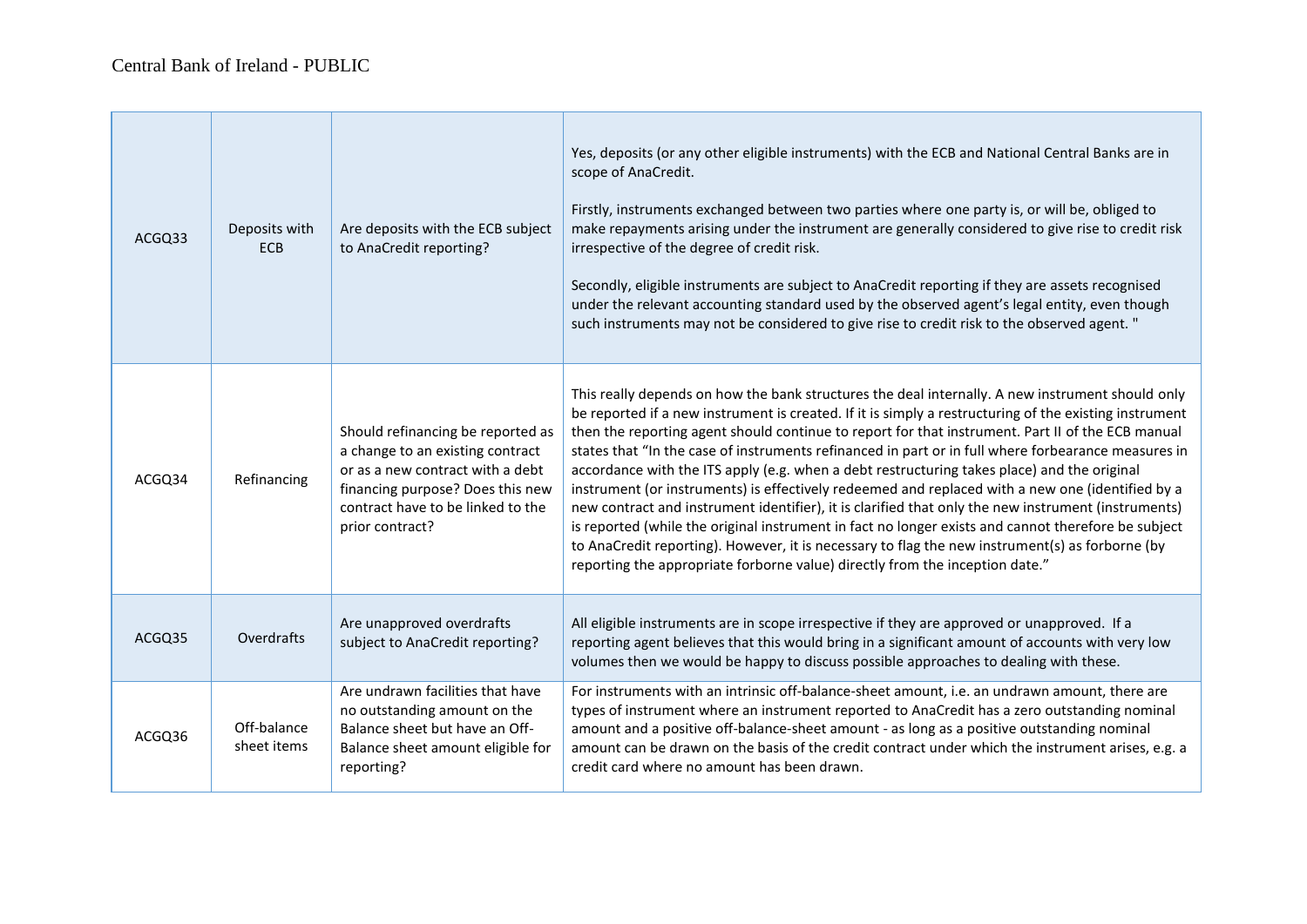| ACGQ37 | Securitisations                          | How should securitisations be<br>reported from an AnaCredit<br>perspective?                                                                                                                                                                                                                                                                                                      | Section 6 of the ECB manual Part III, which was published in May 2017, provides detail on the<br>treatment for specific cases of securitisation, namely:<br>• traditional securitisations;<br>• synthetic securitisations;<br>• partially securitised instruments;<br>• loans granted to financial vehicle corporations or other counterparties in<br>• the securitisation transfer;<br>• self-securitisations and credit enhancements;<br>• other special cases.                                                                                                                                                                                                                                                                                                                                                                  |
|--------|------------------------------------------|----------------------------------------------------------------------------------------------------------------------------------------------------------------------------------------------------------------------------------------------------------------------------------------------------------------------------------------------------------------------------------|------------------------------------------------------------------------------------------------------------------------------------------------------------------------------------------------------------------------------------------------------------------------------------------------------------------------------------------------------------------------------------------------------------------------------------------------------------------------------------------------------------------------------------------------------------------------------------------------------------------------------------------------------------------------------------------------------------------------------------------------------------------------------------------------------------------------------------|
| ACGQ38 | Unpaid past due<br>interest              | According to the Reporting<br>Manual Part II, unpaid past due<br>interest is included in the<br>outstanding nominal amount.<br>When accrued interest is not paid<br>when due, it gives rise to interest<br>arrears. Is the accrued interest<br>that is due but not paid included<br>in the outstanding nominal<br>amount only or is it also included<br>in the accrued interest? | Yes, interest due is included in the 'outstanding nominal amount' data attribute.<br>• Accrued interest is not included in the 'outstanding nominal amount' data attribute until it is<br>due.<br>• However, as soon as accrued interest is due, it is not included in the 'accrued interest' data<br>attribute - accrued interest that is payable is moved to interest due, so to speak.<br>. Finally, interest due that is paid is not included in the 'outstanding nominal amount' data<br>attribute – this is because the amount has been paid and this payment has reduced the<br>outstanding nominal amount.<br>Please note that the distinction between accrued interest and interest due is important because<br>while debtors pay interest only periodically, say once a month, interest is continually being<br>accrued. |
| ACGQ39 | Multiple<br>instruments in a<br>contract | How should a contract with<br>multiple instruments be<br>reported?                                                                                                                                                                                                                                                                                                               | The reporting requirement is on an instrument level. The same contract identifier should be used<br>for all instruments in the contract (but separate instrument identifiers should be reported).                                                                                                                                                                                                                                                                                                                                                                                                                                                                                                                                                                                                                                  |
| ACGQ40 | End of reporting                         | When should a reporting agent<br>stop reporting a loan?                                                                                                                                                                                                                                                                                                                          | Case 19 in our 'Complete Central Bank of Ireland reports' provides an example of when a<br>Reporting Agent should stop reporting a loan. The ECB have also clarified that only loans with<br>write-offs need to be reported until the end of the quarter; loans repaid can stop being reported<br>in the month that they are repaid.                                                                                                                                                                                                                                                                                                                                                                                                                                                                                               |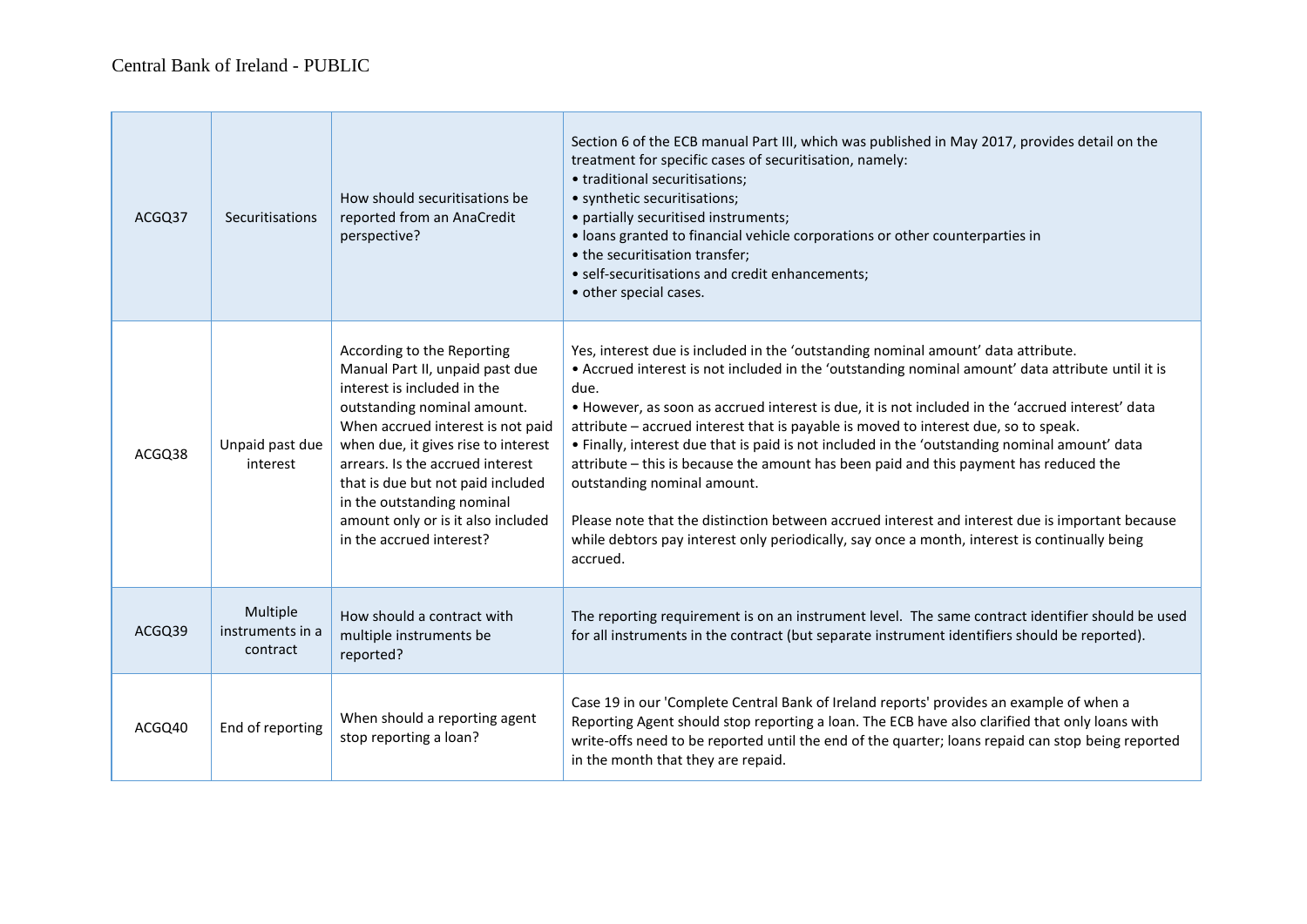| ACGQ41 | Criteria<br>triggering<br>reporting        | Is an instrument eligible for<br>reporting when it is drawn down<br>in part or in full (settlement date)<br>in the case of a fixed-sum credit,<br>and from the inception date for<br>any form of revolving credit? | Correct - See Case 2 in ECB Manual Part III for fixed-sum reporting example where reporting<br>begins after the settlement date (and not the agreement date).                                                                                                                                                                                                                                                                                                                                                                                                                                                                                                                                                                                                                                                                                                                                                                                                                                                                                       |
|--------|--------------------------------------------|--------------------------------------------------------------------------------------------------------------------------------------------------------------------------------------------------------------------|-----------------------------------------------------------------------------------------------------------------------------------------------------------------------------------------------------------------------------------------------------------------------------------------------------------------------------------------------------------------------------------------------------------------------------------------------------------------------------------------------------------------------------------------------------------------------------------------------------------------------------------------------------------------------------------------------------------------------------------------------------------------------------------------------------------------------------------------------------------------------------------------------------------------------------------------------------------------------------------------------------------------------------------------------------|
| ACGQ42 | Reporting<br>agents and<br>observed agents | Are subsidiaries of reporting<br>agents that are not credit<br>institutions or bank licence<br>holders in scope as reporting or<br>observed agents?                                                                | Subsidiaries which are credit institutions resident in a reporting Member State are reporting<br>agents and report data on their own activity as creditor or servicer and, if applicable, on the<br>activity of their foreign branches.                                                                                                                                                                                                                                                                                                                                                                                                                                                                                                                                                                                                                                                                                                                                                                                                             |
| ACGQ43 | <b>Natural Persons</b>                     | How should credit data related to<br>natural persons that are joint<br>debtors or protection providers<br>be treated?                                                                                              | No data on natural persons should be reported.<br>Case 18 in the 'Complete Central Bank of Ireland reports - Case descriptions' on our webpage<br>provides an example of the reporting requirements for an instrument with a guarantee by a<br>Natural Person.<br>Information on protection providers must be reported in 4 datasets:-<br>- Protection received dataset;<br>- Instrument-protection dataset;<br>- Counterparty-instrument;<br>- Counterparty dataset<br>The ECB manual states that you should collect the information regarding the protection but not<br>on the person. In practice this means:<br>. Report all the details in the protection received dataset. The protection provider ID attribute<br>should be flagged as "non-applicable". (Section 2.2.7 Part II of manual)<br>. Report all details in the Instrument-protection received dataset<br>. No information at all should be reported on the counterparty dataset<br>. No information on the counterparty should be reported on the counterparty-instrument dataset |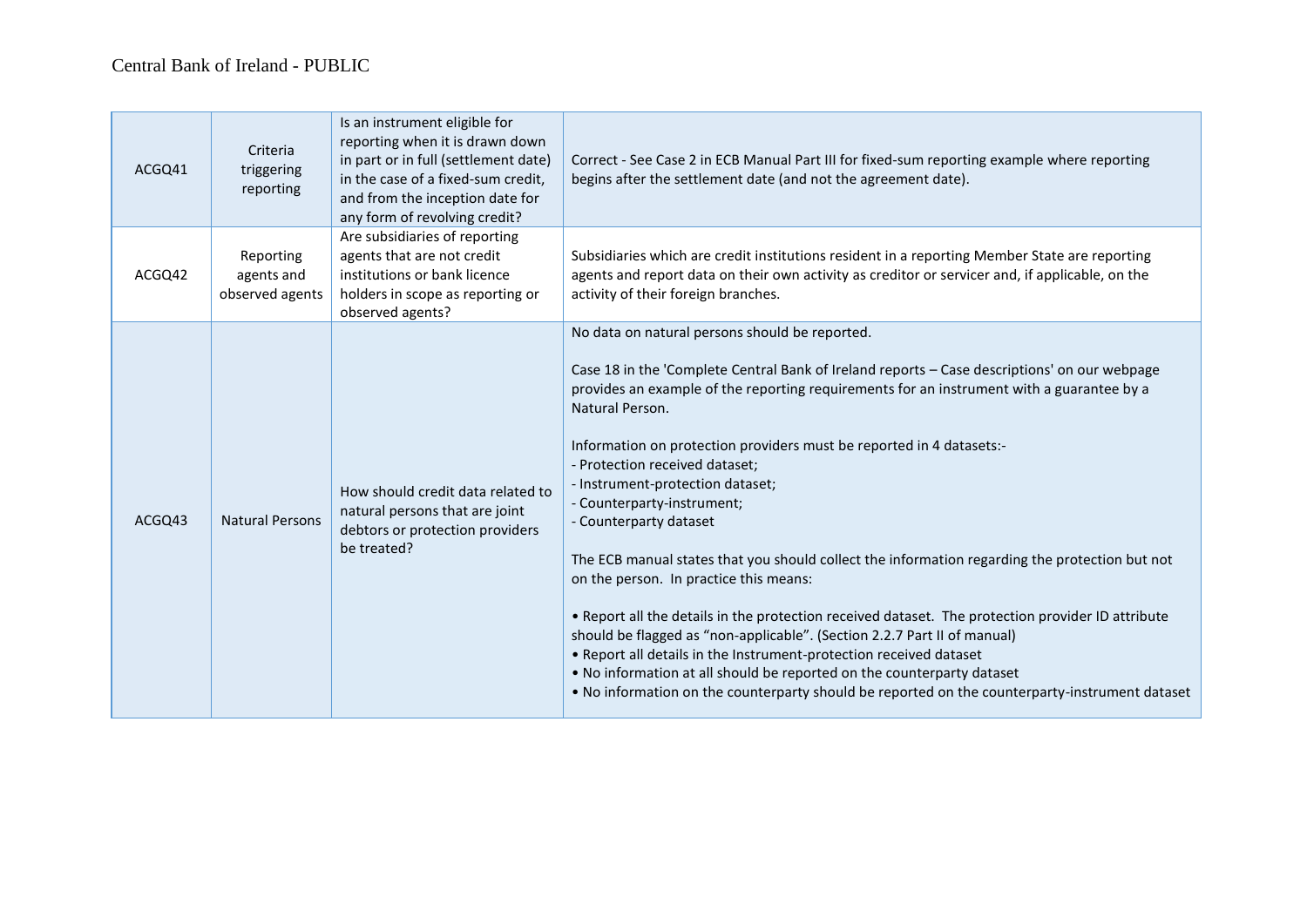| AnaCredit FAQ V2.0 - Dataset & Attribute Queries |                                    |                                          |                                                                                                                                                                                                       |                                                                                                                                                                                                                                                                                                                                             |  |
|--------------------------------------------------|------------------------------------|------------------------------------------|-------------------------------------------------------------------------------------------------------------------------------------------------------------------------------------------------------|---------------------------------------------------------------------------------------------------------------------------------------------------------------------------------------------------------------------------------------------------------------------------------------------------------------------------------------------|--|
| Code                                             | <b>Dataset</b>                     | <b>Attribute</b>                         | <b>Question</b>                                                                                                                                                                                       | <b>Answer</b>                                                                                                                                                                                                                                                                                                                               |  |
| ACDA1                                            | <b>Instrument</b><br>Data          | <b>Syndicated Contract</b><br>Identifier | Would the Central Bank<br>consider accepting a flag to<br>identify syndicated lending as<br>opposed to a syndicated<br>contract identifier?                                                           | The syndicated contract identifier is an ECB requirement. The<br>Central Bank of Ireland has no discretion in relation to this<br>attribute.                                                                                                                                                                                                |  |
| ACDA2                                            | Protection<br><b>Received Data</b> | Date of Protection Value                 | In relation to the field 'Date of<br>Original Protection Value',<br>could the Central Bank<br>confirm whether instruments<br>originated prior to 1<br>September 2018 are required<br>to be reported?  | This attribute is required to be reported to the Central Bank for<br>all instruments, including those originated prior to 1st<br>September 2018. (The Central Bank of Ireland Position on<br>Reduced Reporting document that is available on our website<br>details the decisions on any reductions that are at the<br>discretion of NCBs.) |  |
| ACDA3                                            | Protection<br><b>Received Data</b> | <b>Original Protection Value</b>         | In relation to the field<br>'Original Protection Value',<br>could the Central Bank<br>confirm whether they will<br>require instruments<br>originating prior to 1<br>September 2018 to be<br>reported? | This attribute is required to be reported for all instruments,<br>including those originated prior to 1st September 2018. (The<br>Central Bank of Ireland Position on Reduced Reporting<br>document that is available on our website details the decisions<br>on any reductions that are at the discretion of NCBs.)                        |  |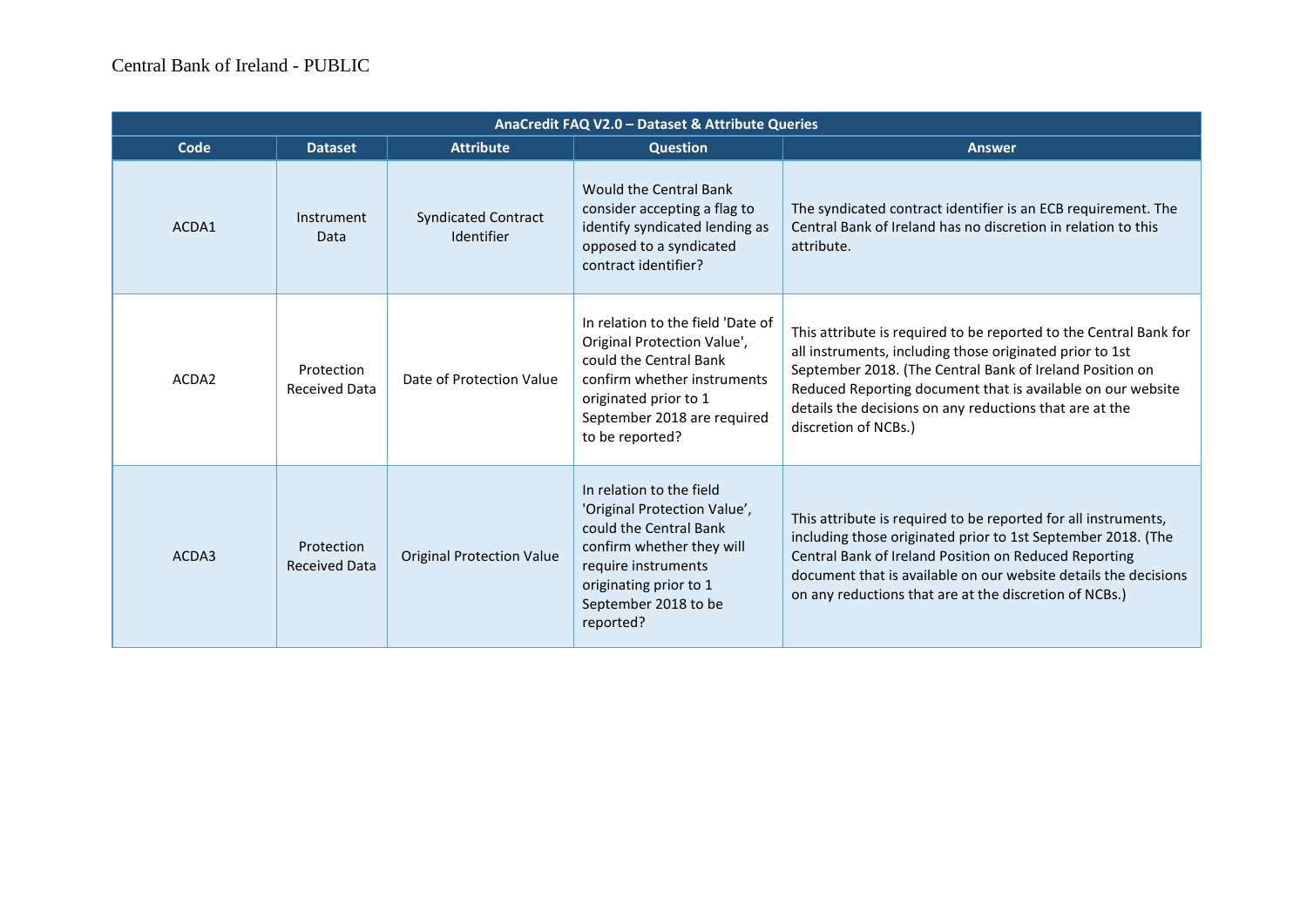| ACDA4 | ALL                               |                         | If a data set is not relevant for<br>an in-scope product, how<br>should this reported or can it<br>be omitted?                                                                                                | For certain instruments, some datasets do not have to be<br>reported. An example of this is for instruments where there is<br>only one debtor, so no data record at all is reported in the joint<br>liabilities dataset. In other words, the joint liabilities dataset is<br>not reported where there is only one debtor of an instrument<br>(i.e. only one counterparty is liable for the instrument,<br>disregarding protection providers).                                                                                                                                                                                                                                                                                                                                                          |
|-------|-----------------------------------|-------------------------|---------------------------------------------------------------------------------------------------------------------------------------------------------------------------------------------------------------|--------------------------------------------------------------------------------------------------------------------------------------------------------------------------------------------------------------------------------------------------------------------------------------------------------------------------------------------------------------------------------------------------------------------------------------------------------------------------------------------------------------------------------------------------------------------------------------------------------------------------------------------------------------------------------------------------------------------------------------------------------------------------------------------------------|
| ACDA5 | Instrument<br>Data                | Recourse                | In relation to the attribute<br>'Recourse', are the categories<br>'Recourse' and 'No Recourse'<br>intended to cover every form<br>of security e.g. letters of<br>comfort and guarantors?                      | Recourse instruments are these where the creditor has the<br>right (stipulated by the contract) to seize the debtor's assets<br>other than any protection pledged to secure the instrument<br>With a recourse loan (or recourse debt), the debtor is liable for<br>any unpaid debt, and if the debtor defaults the creditor can<br>take action to collect - even after seizing collateral. For trade<br>receivables please refer to Part III of the Manual, which deals<br>specifically with factoring and other trade receivables.<br>With a non-recourse instrument, if the debtor defaults, the<br>creditor can seize and sell the collateral pledged to secure the<br>loan, but if the collateral sells for less than the debt the<br>creditor cannot seek the deficiency balance from the debtor. |
| ACDA6 | Counterparty<br>Reference<br>Data | Date of Enterprise Size | In relation to the field 'date of<br>enterprise size', could the<br>Central Bank clarify whether<br>the field can also be the date<br>of account opening or date of<br>annual review (i.e. data<br>captured)? | Yes, this field is intended to reflect the date at which the latest<br>data were captured by the reporting institution.                                                                                                                                                                                                                                                                                                                                                                                                                                                                                                                                                                                                                                                                                |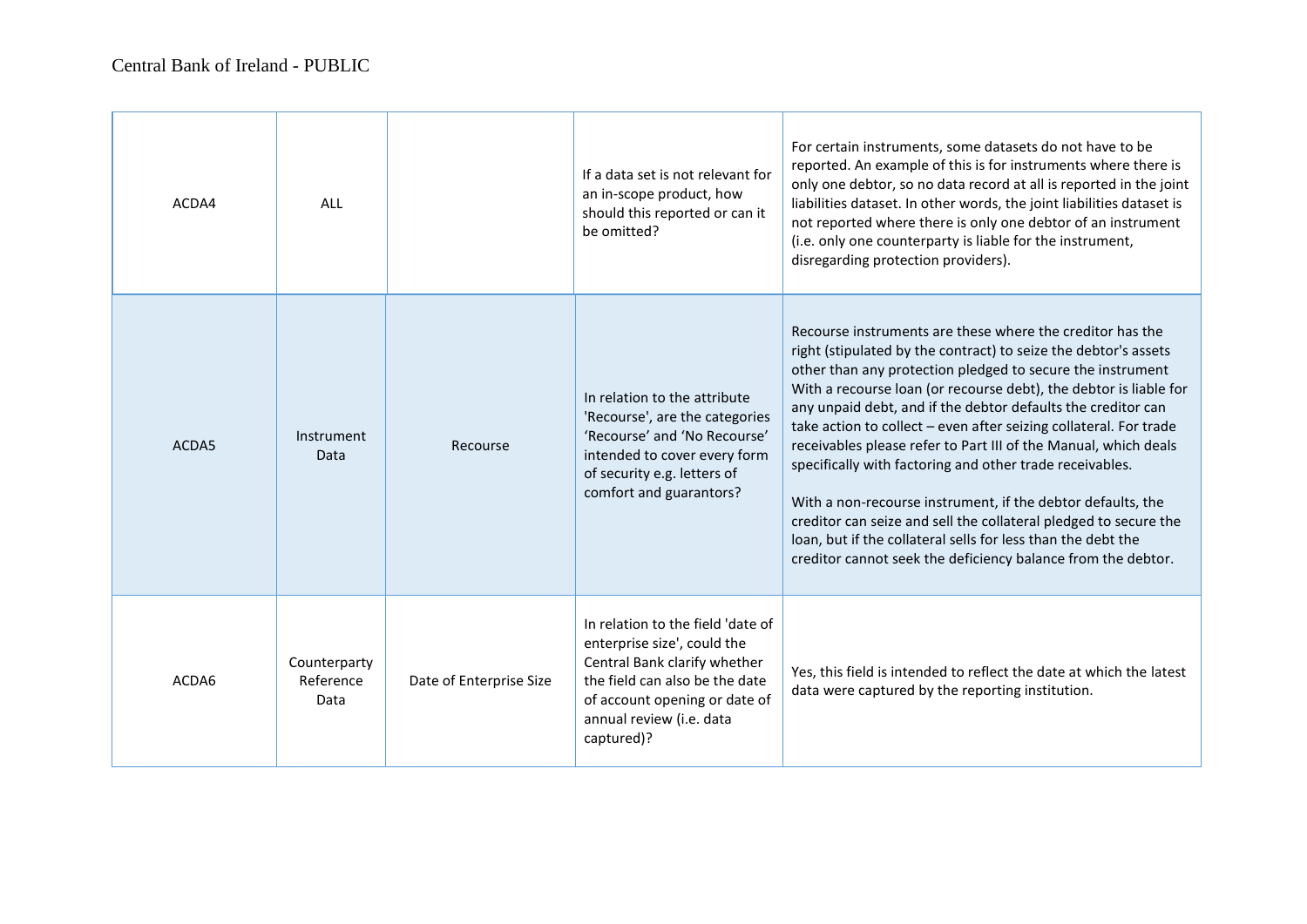| ACDA7  | Counterparty<br>Reference<br>Data | <b>Address</b>                               | In relation to the 'address'<br>attributes, would the Central<br>Bank consider an attribute<br>that provides the opportunity<br>for the full address as<br>concatenated text (in line<br>with the CCR)?                                               | Separate reporting of each address line is a requirement of the<br>ECB's RIAD system, which is the system to which the Central<br>Bank will transmit all counterparty reference data.                                                                                                            |
|--------|-----------------------------------|----------------------------------------------|-------------------------------------------------------------------------------------------------------------------------------------------------------------------------------------------------------------------------------------------------------|--------------------------------------------------------------------------------------------------------------------------------------------------------------------------------------------------------------------------------------------------------------------------------------------------|
| ACDA8  | Counterparty<br>Reference<br>Data | Name                                         | In relation to the attribute<br>'Name', would the Central<br>Bank consider accepting the<br>name as captured on bank<br>systems as opposed to full<br>legal name?                                                                                     | No, the reporting requirement is the full legal name.                                                                                                                                                                                                                                            |
| ACDA9  | Counterparty<br>Reference<br>Data | <b>Head Office Undertaking</b><br>Identifier | In relation to the attribute<br>'Head office undertaking<br>identifier', we'd ask the<br>Central Bank to provide<br>further detail and a worked<br>example of the head office<br>identifier data point in<br>relation to counterparty<br>information? | Information on reporting the Head Office Undertaking<br>Identifier is provided in 4.2.6 in the Notes on Compilation.<br>Examples of reporting this attribute can also be found in a<br>number of the case studies in the 'Complete Central Bank of<br>Ireland reports' Case Descriptions & Data. |
| ACDA10 | All                               |                                              | For attributes such as<br>'Number of Employees', are<br>exact figures required, or will<br>reporting agents be able to<br>select from ranges/bands?                                                                                                   | The ECB requirement is for an exact figure to be transmitted.                                                                                                                                                                                                                                    |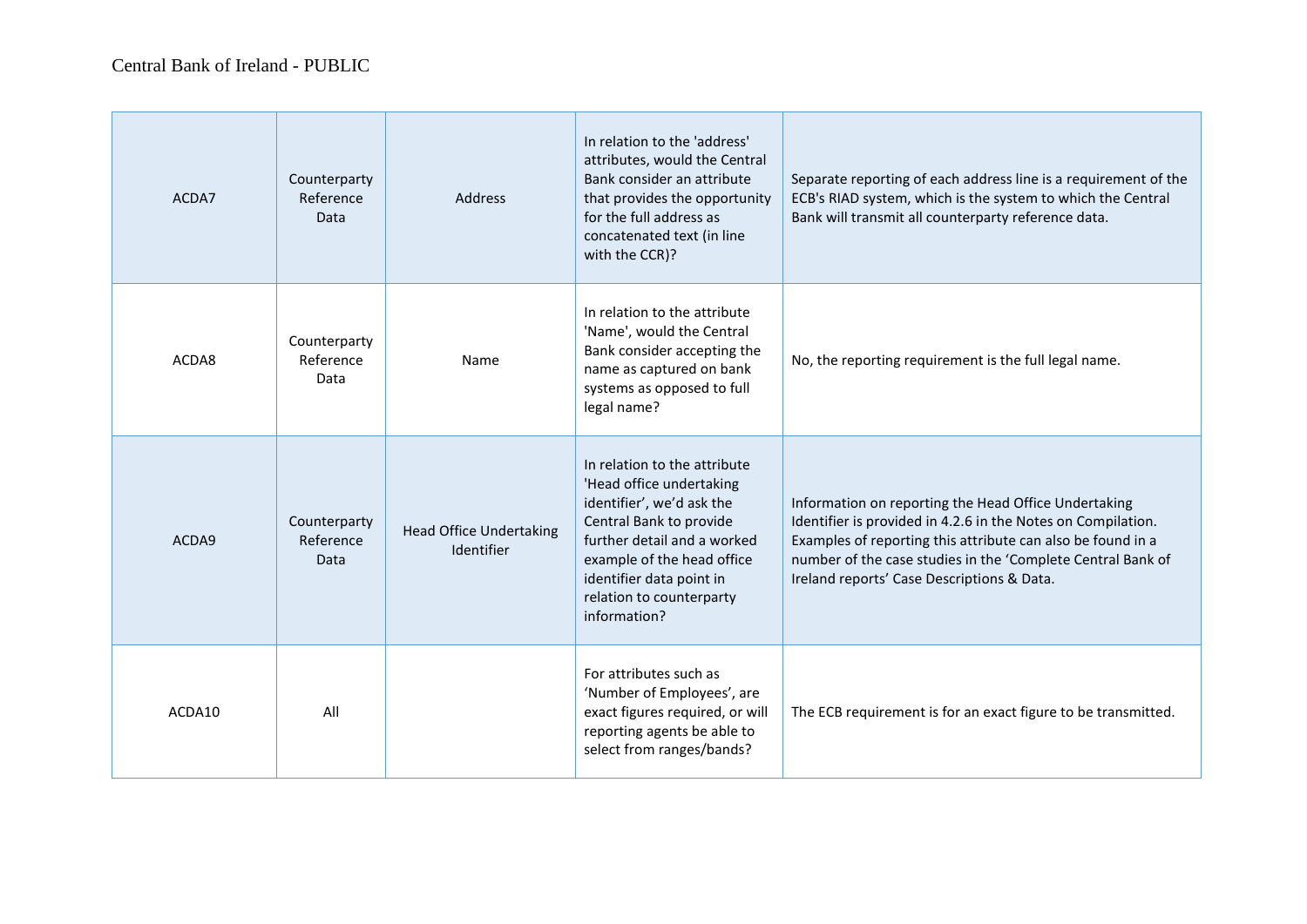| ACDA11 | <b>Financial Data</b> | Off-balance sheet amounts              | Does this include guarantees?                                                                                                                                                                                                                                                                                   | No, the total nominal amount of off-balance-sheet exposures<br>should not take into account any protection held.                                                                                                                                                                                                                                                                         |
|--------|-----------------------|----------------------------------------|-----------------------------------------------------------------------------------------------------------------------------------------------------------------------------------------------------------------------------------------------------------------------------------------------------------------|------------------------------------------------------------------------------------------------------------------------------------------------------------------------------------------------------------------------------------------------------------------------------------------------------------------------------------------------------------------------------------------|
| ACDA12 | <b>Financial Data</b> | Date of past due for the<br>instrument | Which date is applicable for<br>arrears that have been<br>partially repaid, i.e. if a<br>customer is in arrears for 3<br>months and makes 1 month's<br>repayment, does the date<br>revert to the two months<br>arrears date or does it stay at<br>the date the arrears<br>commenced (3 months in this<br>case)? | The data attribute "date of past due for the instrument" is the<br>date of the first amount (principal, interest and expenses) due<br>that is still unpaid at the reporting reference date.                                                                                                                                                                                              |
| ACDA13 | Instrument<br>Data    | Purpose                                | Should the refinancing of a<br>Commercial Real Estate (CRE)<br>loan be reported as CRE<br>purchase or debt financing?                                                                                                                                                                                           | If a new instrument is issued for the purpose of refinancing a<br>CRE loan, then the purpose should be reported as "Debt<br>financing". The initial purpose of the refinanced instrument is<br>not relevant.<br>If the terms and conditions of an existing instrument are<br>modified because of some form of forbearance, then the<br>original purpose of that instrument is unchanged. |
| ACDA14 | Instrument<br>Data    | <b>Inception Date</b>                  | Is this the date the last party<br>signs the contract? If it is not<br>recorded on our system, can<br>we use the loan start date?                                                                                                                                                                               | The inception date should be the date on which the last party<br>signs the contract. What is described here as the "loan start<br>date" may be closer conceptually to the AnaCredit Settlement<br>date, i.e. the drawdown date. A validation rule will ensure that<br>the settlement date is greater than or equal to the inception<br>date.                                             |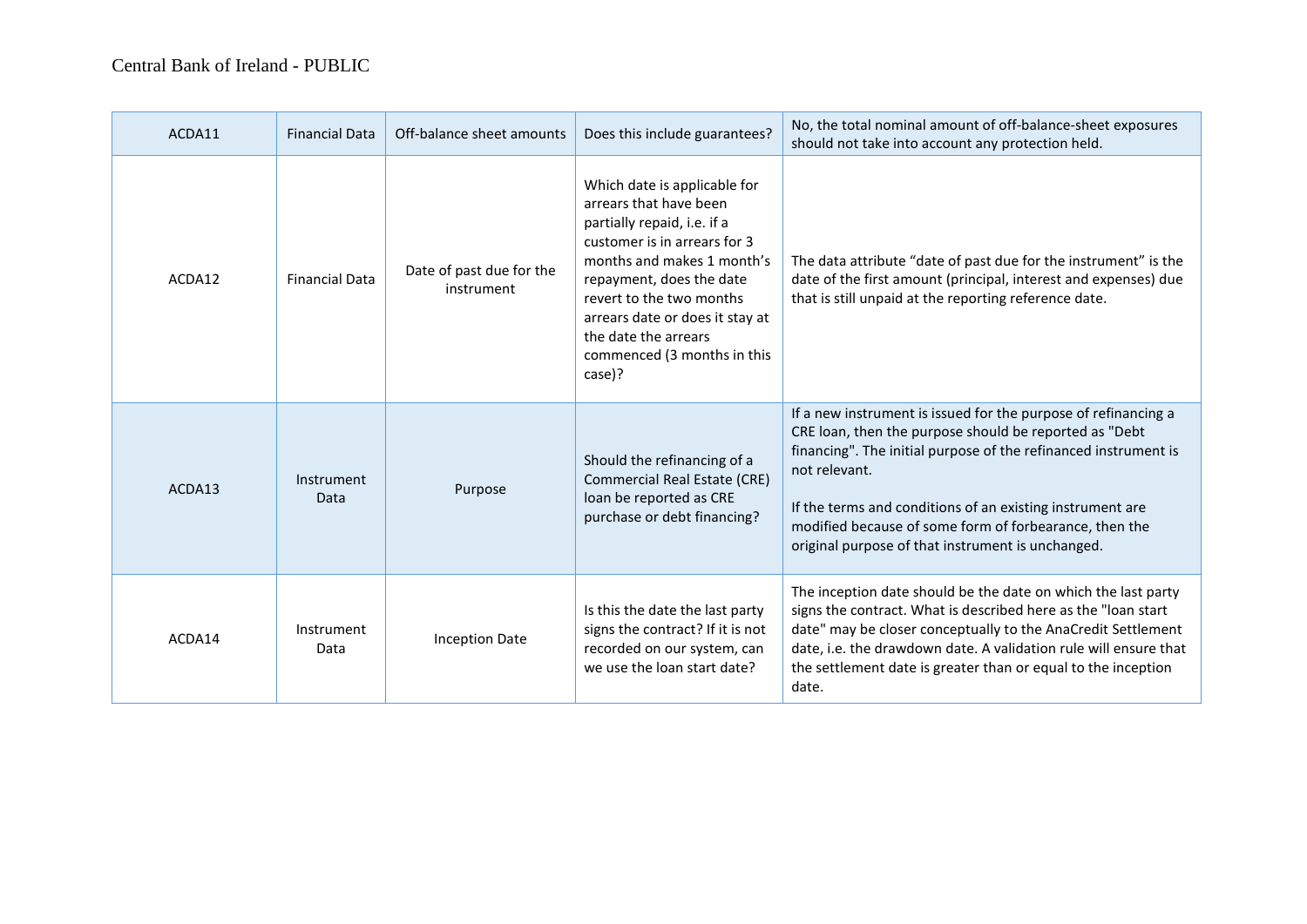$\overline{\phantom{a}}$ 

| ACDA15 | Counterparty<br>Reference<br>Data | Head<br>Office/Immediate/Ultimate<br>Parent Identifier | The definitions in the<br>Counterparty Reference Data<br>fields for Head<br>Office/Immediate/Ultimate<br>Parent refer to a<br>'counterparty identifier'. Do<br>we refer to the List of<br>National Identifiers table<br>provided to populate these<br>fields? | Each institutional unit will have its own 'counterparty<br>identifier' - this should be the reporting agent's own internal<br>identifier, which is required to be unique at reporting agent<br>level. These identifiers should be used to populate the<br>attributes [Head office undertaking identifier], [Immediate<br>parent undertaking identifier] and [Ultimate parent<br>undertaking identifier] which must be reported by the<br>reporting agent for any debtor with at least one instrument<br>originated at or after 1 September 2018.                                                                                                                                                                                                                       |
|--------|-----------------------------------|--------------------------------------------------------|---------------------------------------------------------------------------------------------------------------------------------------------------------------------------------------------------------------------------------------------------------------|------------------------------------------------------------------------------------------------------------------------------------------------------------------------------------------------------------------------------------------------------------------------------------------------------------------------------------------------------------------------------------------------------------------------------------------------------------------------------------------------------------------------------------------------------------------------------------------------------------------------------------------------------------------------------------------------------------------------------------------------------------------------|
| ACDA16 | Counterparty<br>Reference<br>Data | Counterparty Identifier                                | Will the Central Bank of<br>Ireland system accept<br>multiple counterparty records<br>with the same National<br>Identifier but different<br>Counterparty Identifiers?                                                                                         | The counterparty identifier must satisfy the following<br>principles:<br>Principle of uniqueness: RAs have to use these identifiers<br>consistently across all data transmissions, and shall always use<br>the same code for the same counterparty, even if a<br>counterparty is reintroduced in the AnaCredit reporting after a<br>period in which the counterparty was not subject to reporting.<br>Principle of exclusivity: In no case should a counterparty<br>identifier which was used to identify a counterparty at any<br>point in time be re-used to identify another counterparty e.g.,<br>including when a counterparty no longer falls under the<br>AnaCredit reporting requirements, it is not active any longer or<br>is to be deleted from the system. |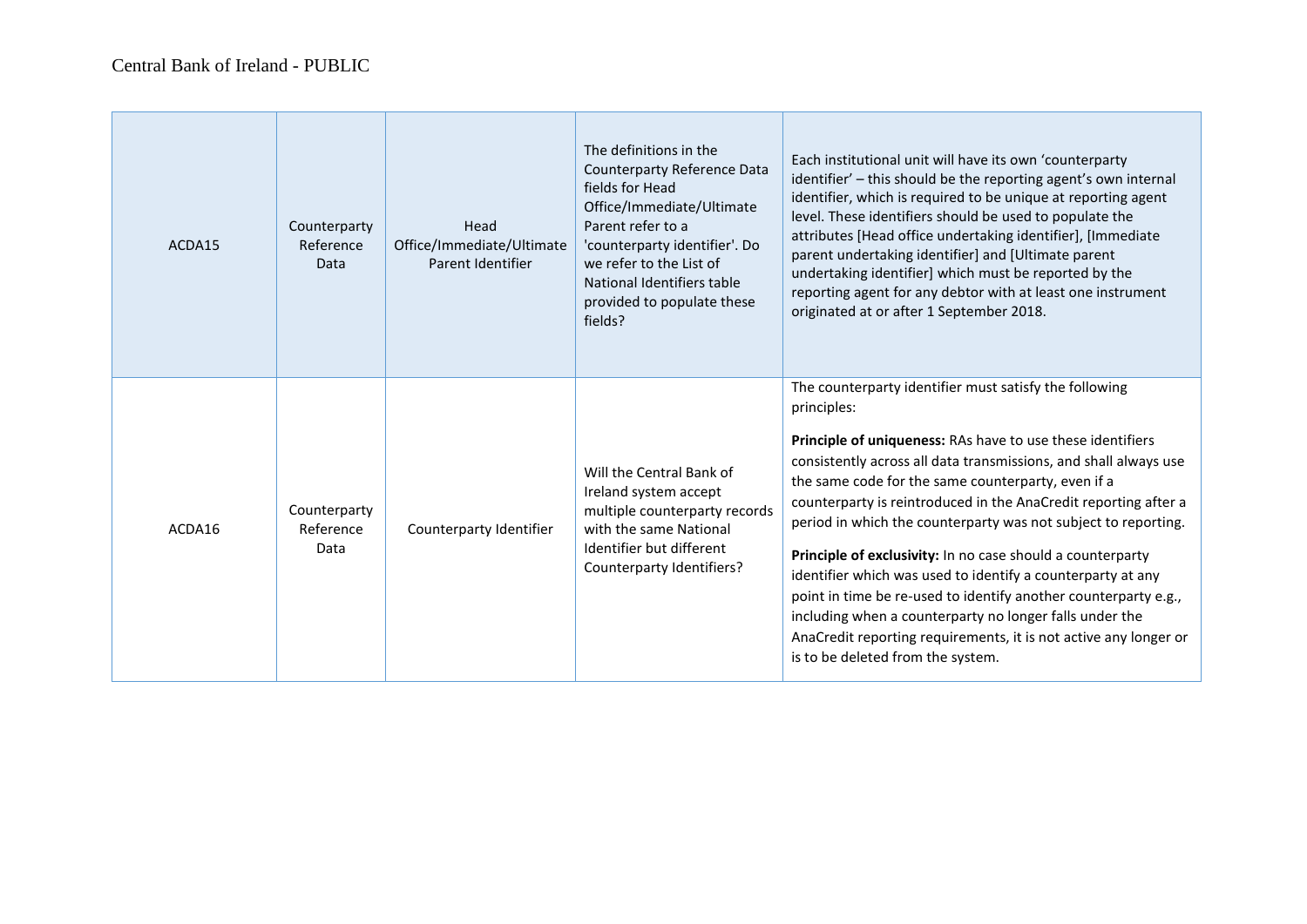| ACDA17 | Counterparty<br>Reference<br>Data | Head<br>Office/Immediate/Ultimate<br>Parent Identifier | The Immediate parent &<br>Ultimate parent attributes are<br>only required for new<br>customers and existing<br>customers as new lending<br>takes place. Will the<br>AnaCredit database be able<br>to accept fully populated<br>Immediate parent & Ultimate<br>parent attributes when the<br>system goes live?                     | Yes, the database will accept these attributes even if they are<br>not required (based on the role of the counterparty).                                           |
|--------|-----------------------------------|--------------------------------------------------------|-----------------------------------------------------------------------------------------------------------------------------------------------------------------------------------------------------------------------------------------------------------------------------------------------------------------------------------|--------------------------------------------------------------------------------------------------------------------------------------------------------------------|
| ACDA18 | Counterparty<br>Reference<br>Data | Non-Irish identifier                                   | For 'National Identifier' in<br>some countries, we currently<br>have a mix of Rank 1 & 2<br>Identifiers. Is it acceptable to<br>report Rank 1 for one<br>customer and Rank 2 for<br>another customer in the same<br>country, or is there a<br>requirement to use only one<br>identifier ranking per country<br>and customer type? | For the national identifier that applies to a foreign<br>counterparty we will accept any of the identifiers specified for<br>that country, regardless of the rank. |
| ACDA19 | Counterparty<br>Reference<br>Data | Reporting Agent Identifier                             | The Notes on Compilation<br>states that the reporting<br>agent identifier will be<br>provided by the Central Bank<br>to respective reporting<br>agents. Could you confirm our<br>reporting agent identifier?                                                                                                                      | The Central Bank has published a list of reporting agents and<br>observed agents, which includes identifiers.                                                      |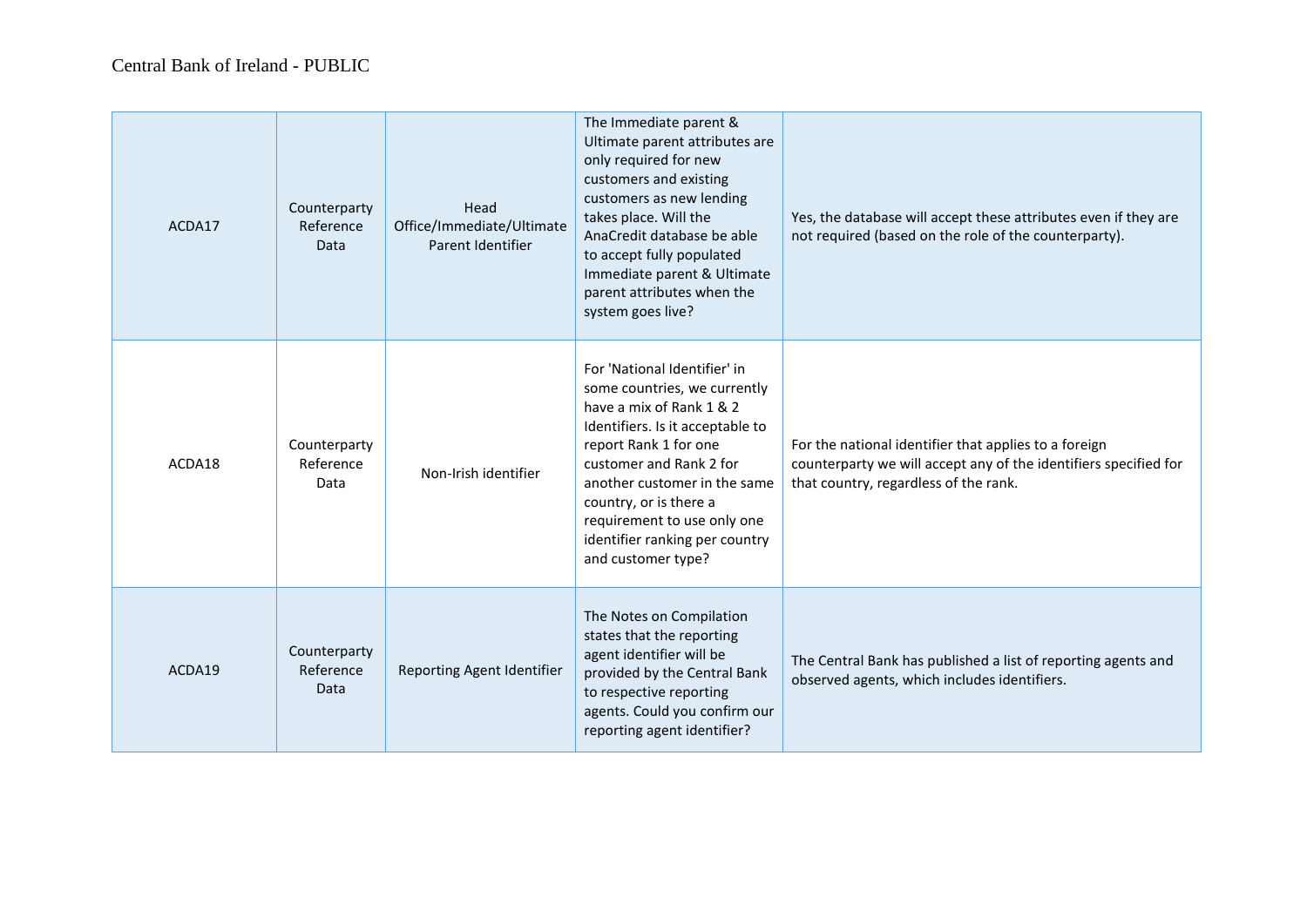| ACDA20             | All                               | <b>Reporting Templates</b>   | How do the ACPRD, ACR1B,<br>ACR2B & ACR1CU data<br>requirements differ from the<br>AnaCredit Regulation Data<br>Tables spreadsheet in<br>detailing what is required for<br>Counterparty reference data,<br>Instrument data, etc.? | The AnaCredit Regulation Data Tables outline the data<br>requirements as per the AnaCredit Regulation. However, the<br>Central Bank undertook a significant amount of localisation of<br>the Counterparty Reference tables; additional attributes were<br>included on ACPRD in order to assist in collecting and uniquely<br>identifying all counterparties in Ireland which are not listed on<br>Dataset 1 - Counterparty Reference Data on the 'AnaCredit<br>Regulation Data Tables'. Further information on these can be<br>found in the Notes on Compilation and on the Central Bank of<br>Ireland Counterparty Template and Rules.<br>In contrast, the Central Bank has made very limited deviations<br>on ACR1B and ACR2B from the core AnaCredit tables as<br>outlined in the ECB regulations. One additional attribute has<br>been added to Dataset 9 - Counterparty risk data, i.e. 'Date of<br>Probability of Default'.<br>Please note that ACR1CU is only a reporting requirement for<br>credit unions. |
|--------------------|-----------------------------------|------------------------------|-----------------------------------------------------------------------------------------------------------------------------------------------------------------------------------------------------------------------------------|--------------------------------------------------------------------------------------------------------------------------------------------------------------------------------------------------------------------------------------------------------------------------------------------------------------------------------------------------------------------------------------------------------------------------------------------------------------------------------------------------------------------------------------------------------------------------------------------------------------------------------------------------------------------------------------------------------------------------------------------------------------------------------------------------------------------------------------------------------------------------------------------------------------------------------------------------------------------------------------------------------------------|
| ACDA <sub>21</sub> | All                               | <b>Identifiers</b>           | Does the Central Bank have<br>any preference on<br>counterparty, contract,<br>instrument, protection, or<br>protection provider<br>identifiers?                                                                                   | The identifiers to be used are at the discretion of the reporting<br>agent. However, the identifiers must meet the principles of<br>uniqueness and exclusivity as per section 4.2.2 of the notes on<br>compilation.                                                                                                                                                                                                                                                                                                                                                                                                                                                                                                                                                                                                                                                                                                                                                                                                |
| ACDA22             | Counterparty<br>Reference<br>Data | Role: 6. Protection Provider | Do Reporting Agents do have<br>to report on protection<br>providers that are not<br>resident in a reporting<br>Member State?                                                                                                      | Yes; however, there are reduced requirements for this, which<br>are outlined in the Role Req. (Non-Res) sheet of the Central<br>Bank of Ireland Counterparty Template and Rules.                                                                                                                                                                                                                                                                                                                                                                                                                                                                                                                                                                                                                                                                                                                                                                                                                                   |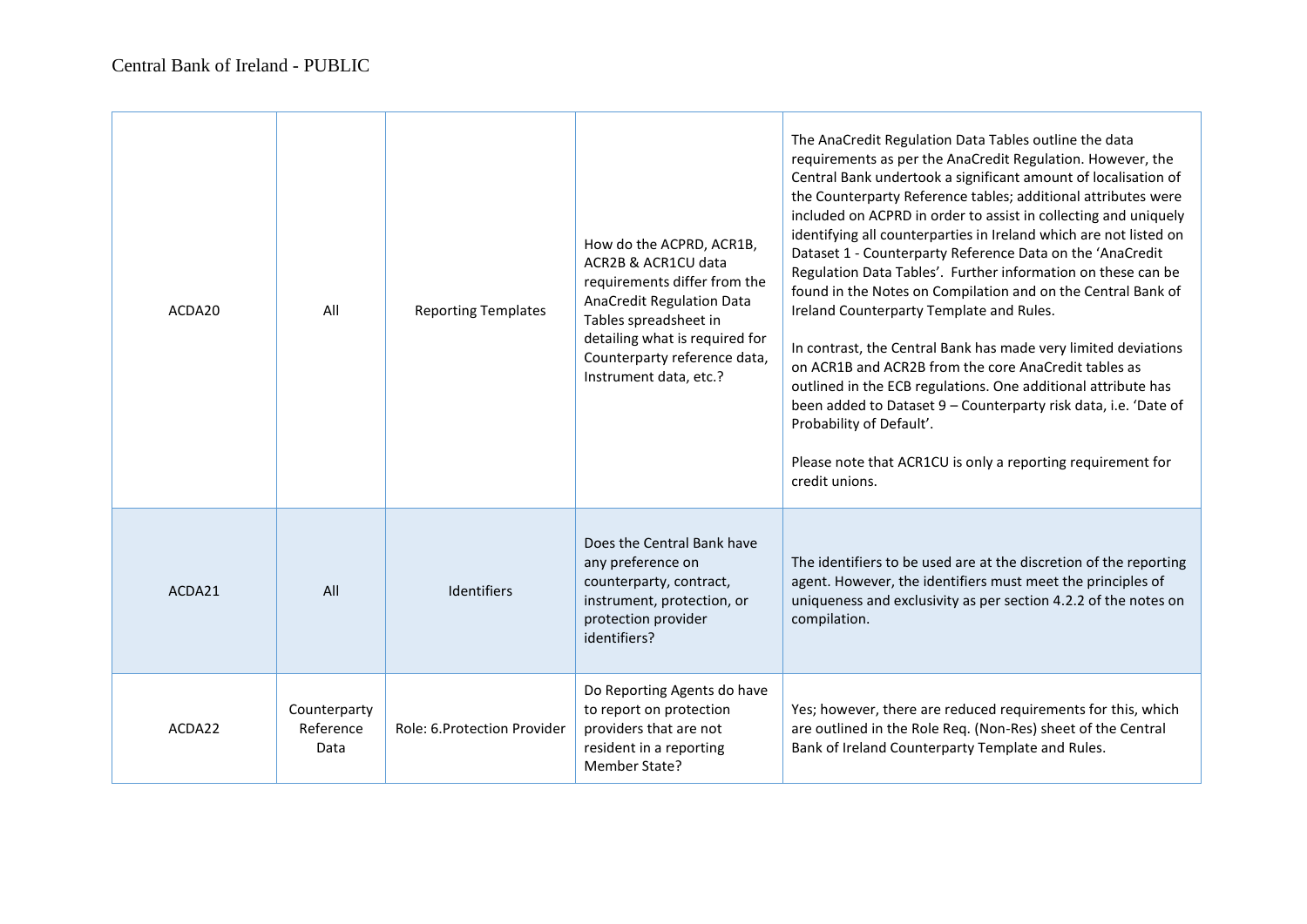| ACDA23 | Counterparty<br>Reference<br>Data | Legal Form                                                                                         | Where can I access a list of<br>legal forms in each country?                    | • The list of legal forms is available on the ECB AnaCredit page<br>together with Part II of the Manual.<br>• According to the Manual, the reporting instructions for the<br>attribute [Legal form] is as follows:<br>- For foreign branches, the value 'NA' (Non-applicable) is to be<br>reported. This attribute is not applicable to foreign branches; it<br>applies only to legal entities. In the case of counterparties<br>which are foreign branches, information on the legal form is<br>reported in the counterparty record of the head office<br>undertaking which represents the legal entity;<br>- For special funds the value 'SPFUND' (Conventional legal form<br>for Special funds) is to be reported, unless a legal form from<br>the relevant country list is deemed more appropriate in that<br>specific case;<br>- For UK (and all other non-EU) counterparties, one of the<br>following options is reported (i.e. the one that best represents<br>the country-specific legal form of that particular counterparty):<br>- corporation;<br>- cooperative;<br>- partnership;<br>- sole trader;<br>- limited liability company;<br>- other. |
|--------|-----------------------------------|----------------------------------------------------------------------------------------------------|---------------------------------------------------------------------------------|-------------------------------------------------------------------------------------------------------------------------------------------------------------------------------------------------------------------------------------------------------------------------------------------------------------------------------------------------------------------------------------------------------------------------------------------------------------------------------------------------------------------------------------------------------------------------------------------------------------------------------------------------------------------------------------------------------------------------------------------------------------------------------------------------------------------------------------------------------------------------------------------------------------------------------------------------------------------------------------------------------------------------------------------------------------------------------------------------------------------------------------------------------------|
| ACDA24 | Instrument<br>Data                | Interest Rate Cap<br>&<br><b>Interest Rate Floor</b><br>&<br><b>Interest Rate</b><br>Spread/Margin | Should these attributes be<br>reported as N/A if the<br>Interest rate is fixed? | We can confirm that the N/A option should be selected for<br>these attributes if the interest rate type for the instrument is<br>fixed. In addition, the validation checks that will be performed<br>on these data require that these attributes be marked as N/A<br>for instruments with fixed interest rates.                                                                                                                                                                                                                                                                                                                                                                                                                                                                                                                                                                                                                                                                                                                                                                                                                                             |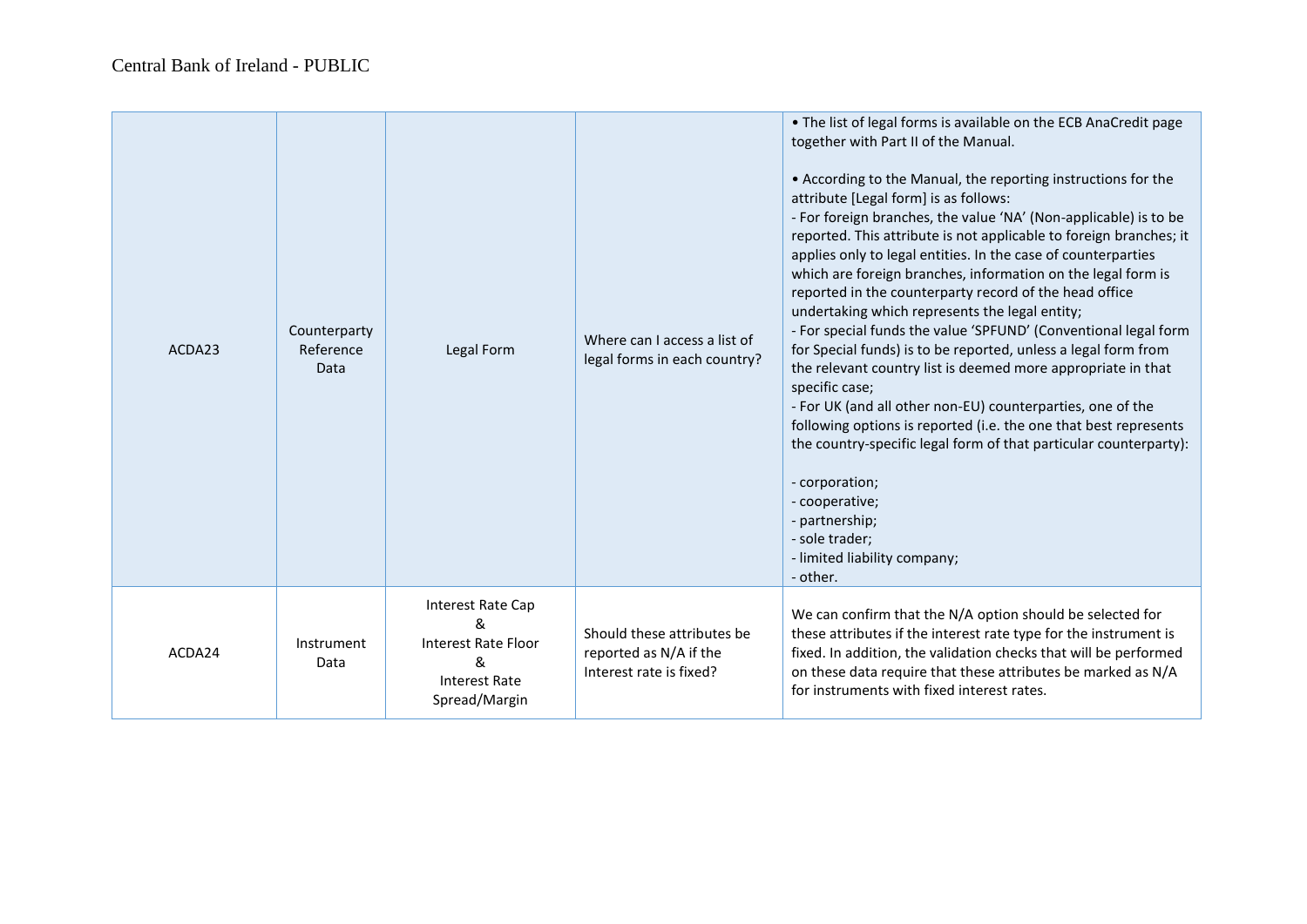| ACDA25 | Instrument<br>Data                 | <b>Interest Rate Reset</b><br>Frequency | Should this attribute be<br>reported as N/A if the interest<br>rate is fixed? | This is dependent on the terms and conditions of the<br>instrument. For example, the ECB Reporting Manual states<br>(Part II, pg. 45) that fixed interest rates "may contain more<br>than one constant interest rate to be applied at different<br>periods during the life of the exposure e.g. loan with a constant<br>interest rate during the initial fixed rate period, which then<br>changes to a different interest rate, which is still constant, and<br>which was known at the inception of the exposure".                                                                                                                                                                                                                                                                                                                                                                                                                                                                                                                                                                                                                                                                                                                                                                                                                                                                      |
|--------|------------------------------------|-----------------------------------------|-------------------------------------------------------------------------------|-----------------------------------------------------------------------------------------------------------------------------------------------------------------------------------------------------------------------------------------------------------------------------------------------------------------------------------------------------------------------------------------------------------------------------------------------------------------------------------------------------------------------------------------------------------------------------------------------------------------------------------------------------------------------------------------------------------------------------------------------------------------------------------------------------------------------------------------------------------------------------------------------------------------------------------------------------------------------------------------------------------------------------------------------------------------------------------------------------------------------------------------------------------------------------------------------------------------------------------------------------------------------------------------------------------------------------------------------------------------------------------------|
| ACDA26 | Protection<br><b>Received Data</b> | Type of protection                      | Are leased assets considered<br>as collateral?                                | The AnaCredit Reporting Manual defines financial leases as<br>loans from the lessor (i.e. the legal owner of an asset (for<br>example a durable good) to the lessee (the party to whom the<br>lessor lends this asset) enabling the lessee to rent the durable<br>good.<br>The asset, which has been lent to the lessee, is recorded as<br>protection in the protection received dataset, and the<br>appropriate type of protection is assigned to the protection<br>item. In addition, the holder of the asset is reported as the<br>protection provider.<br>The "financial leases" type of instrument applies to all<br>instruments, which meet the definition as set out in paragraphs<br>5.134 to 5.135 of Annex A to Regulation (EU) No 549/2013,<br>irrespective of whether the debtor has the right to acquire<br>possession of the asset at the end of the lease period.<br>The lessor is recorded as the creditor to the instrument<br>whereas the lessee is the debtor to the instrument. However,<br>as discussed in Item 1 of our previous response, operating<br>leases (being such from the perspective of the lessee) are not<br>subject to AnaCredit reporting at the current stage of<br>AnaCredit.<br>An example of protection in the case of instruments classified<br>as financial lease is provided in Example 55 in Part II of the<br>AnaCredit Reporting Manual. |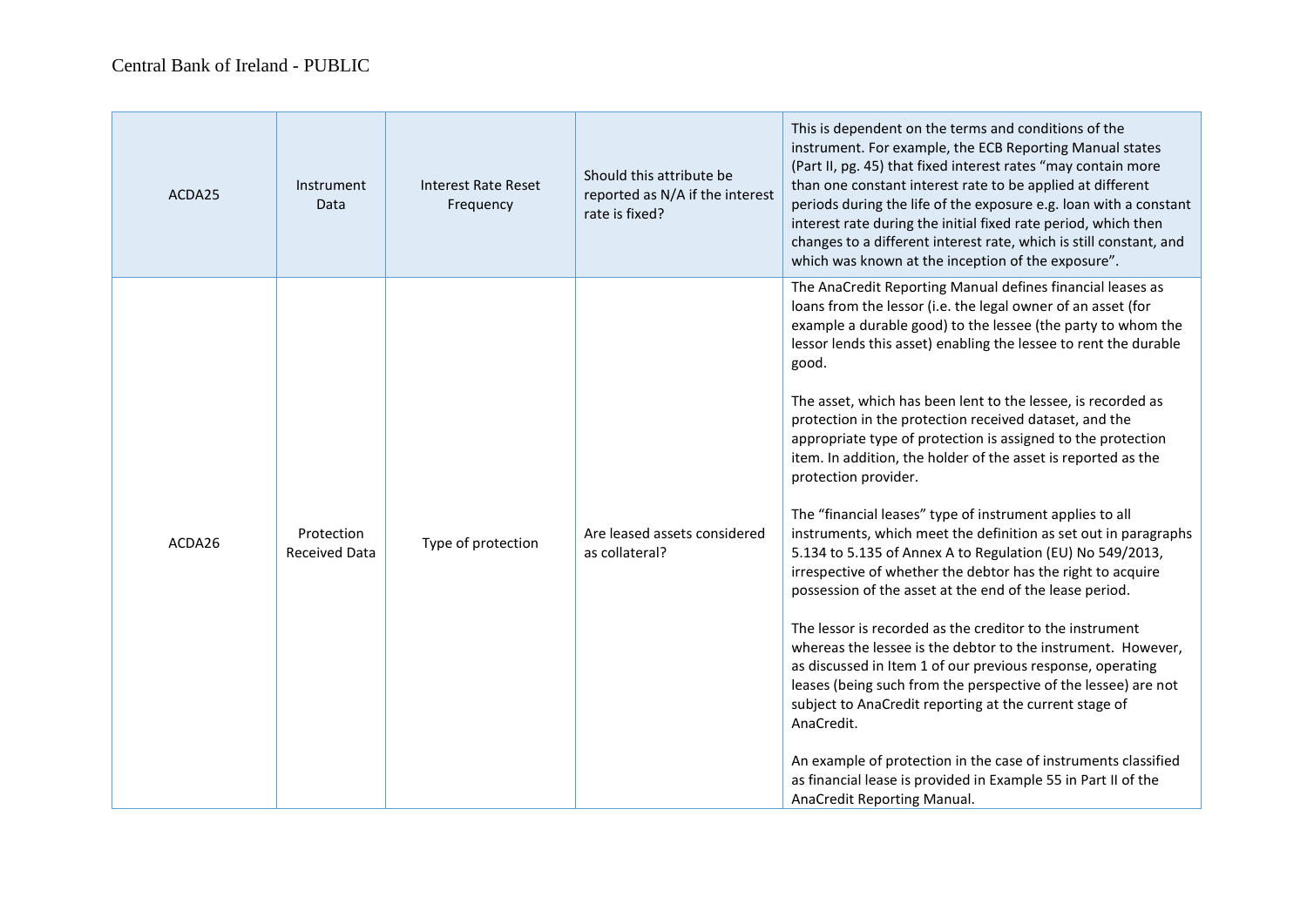| ACDA27 | Instrument<br>Data        | Purpose                | Could you clarify which<br>purpose should be reported<br>in the case of financing<br>provided for the purchase of<br>real estate that is not<br>occupied by the owner or the<br>lessee, based on the<br>definition of residential real<br>estate provided in Article 4(1)<br>(75) of Regulation (EU)<br>575/2013? | For the purposes of AnaCredit, reporting agents should classify<br>residential and/or commercial real estate in accordance with<br>the classification they apply for the capital calculation in<br>accordance with Regulation (EU) 575/2013.<br>In particular, it is clarified that in accordance with Article 125(1)<br>(a) of Regulation (EU) 575/2013, which states that, for<br>"exposures [] secured by mortgages on residential property<br>which is or shall be occupied or let by the owner, or the<br>beneficial owner in the case of personal investment<br>companies, ", the data attribute "purpose" is reported as<br>"residential real estate purchase", including for loans provided<br>to finance unoccupied residential real estate. |
|--------|---------------------------|------------------------|-------------------------------------------------------------------------------------------------------------------------------------------------------------------------------------------------------------------------------------------------------------------------------------------------------------------|-------------------------------------------------------------------------------------------------------------------------------------------------------------------------------------------------------------------------------------------------------------------------------------------------------------------------------------------------------------------------------------------------------------------------------------------------------------------------------------------------------------------------------------------------------------------------------------------------------------------------------------------------------------------------------------------------------------------------------------------------------|
| ACDA28 | Counterparty<br>risk data | Probability of default | Is it mandatory to report this<br>attribute?                                                                                                                                                                                                                                                                      | As per 11.4.1 of the AnaCredit Manual Part II, this data<br>attribute is subject to AnaCredit reporting for counterparties<br>reported to AnaCredit which are:<br>debtors:<br>protection providers, on condition that they are at the<br>same time the issuers of the protection (in particular,<br>if the protection item is a financial guarantee as<br>defined in the ITS).<br>The reporting of this data attribute to AnaCredit is not required<br>if the reporting agent is not required to determine PD<br>estimates for debtors and protection providers concerned in<br>accordance with the IRB approach of the CRR.<br>Credit Unions are not required to report this attribute or data<br>set.                                               |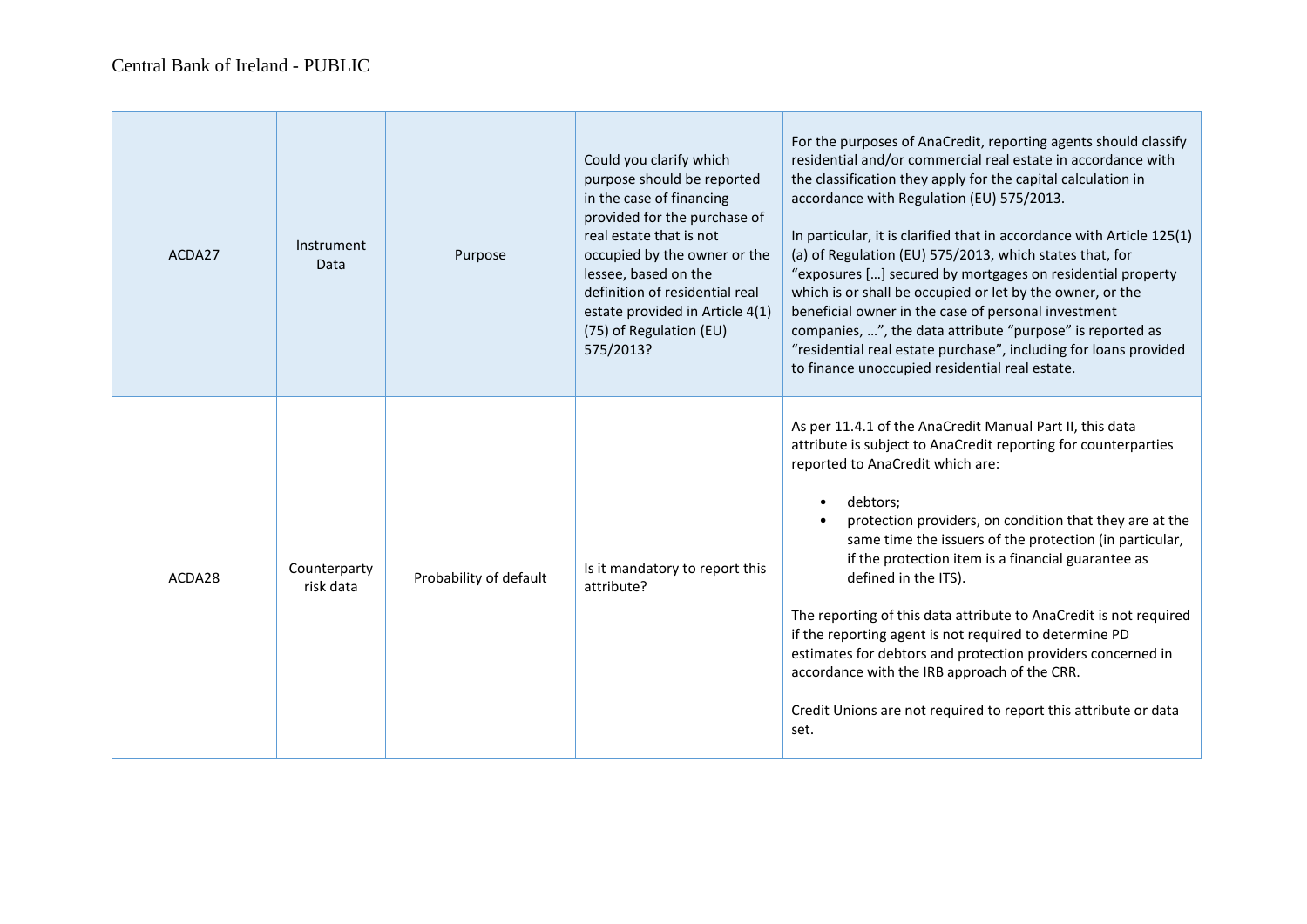| ACDA29 | Counterparty<br>Reference<br><b>Data</b> | <b>National Identifiers</b> | What guidance will the ECB<br>provide for national<br>identifiers relating to<br>counterparties that are<br>resident in a country that<br>does not appear in the list of<br>national identifiers?<br>Is the national identifier<br>listing on the ECB website the<br>final version?                                                                                                               | The list is a living document and will change as identifiers<br>evolve. It is the current official version and can be considered<br>comprehensive.<br>If the counterparty is resident in a country which does not<br>appear in the list of national identifiers (category marked as<br>'Any other country' at the bottom of the list of national<br>identifiers'), the first available identification code from the<br>below ranked list should be reported:<br>1) Tax code;<br>2) VAT number;<br>3) Trade register number;<br>4) Business register number;<br>5) Supervisory identification number;<br>6) Investment/Pension fund identifier;<br>7) National Central Bank identifier;<br>8) National Statistical Institute number;<br>9) Public sector entity identifier;<br>10) Other. |
|--------|------------------------------------------|-----------------------------|---------------------------------------------------------------------------------------------------------------------------------------------------------------------------------------------------------------------------------------------------------------------------------------------------------------------------------------------------------------------------------------------------|------------------------------------------------------------------------------------------------------------------------------------------------------------------------------------------------------------------------------------------------------------------------------------------------------------------------------------------------------------------------------------------------------------------------------------------------------------------------------------------------------------------------------------------------------------------------------------------------------------------------------------------------------------------------------------------------------------------------------------------------------------------------------------------|
| ACDA30 | Counterparty<br>Reference<br>Data        |                             | In relation to the<br>requirements to provide<br>detailed data on<br>counterparties (employees,<br>balance sheet, turnover) for<br>instruments originated prior<br>to 1 September 2018, could<br>detailed counterparty data be<br>reported in agreed<br>ranges/bands (e.g. 11-50<br>employees) or using agreed<br>midpoints for those bands<br>(e.g. 33 employees), rather<br>than exact figures? | Data for the Number of Employees, Balance sheet total, and<br>Annual turnover are only required for post 1 Sept 2018<br>instruments. However, the Regulation requires that exact data<br>be reported. Please contact the Central Bank if there are<br>specific portfolios for which this is problematic.                                                                                                                                                                                                                                                                                                                                                                                                                                                                                 |